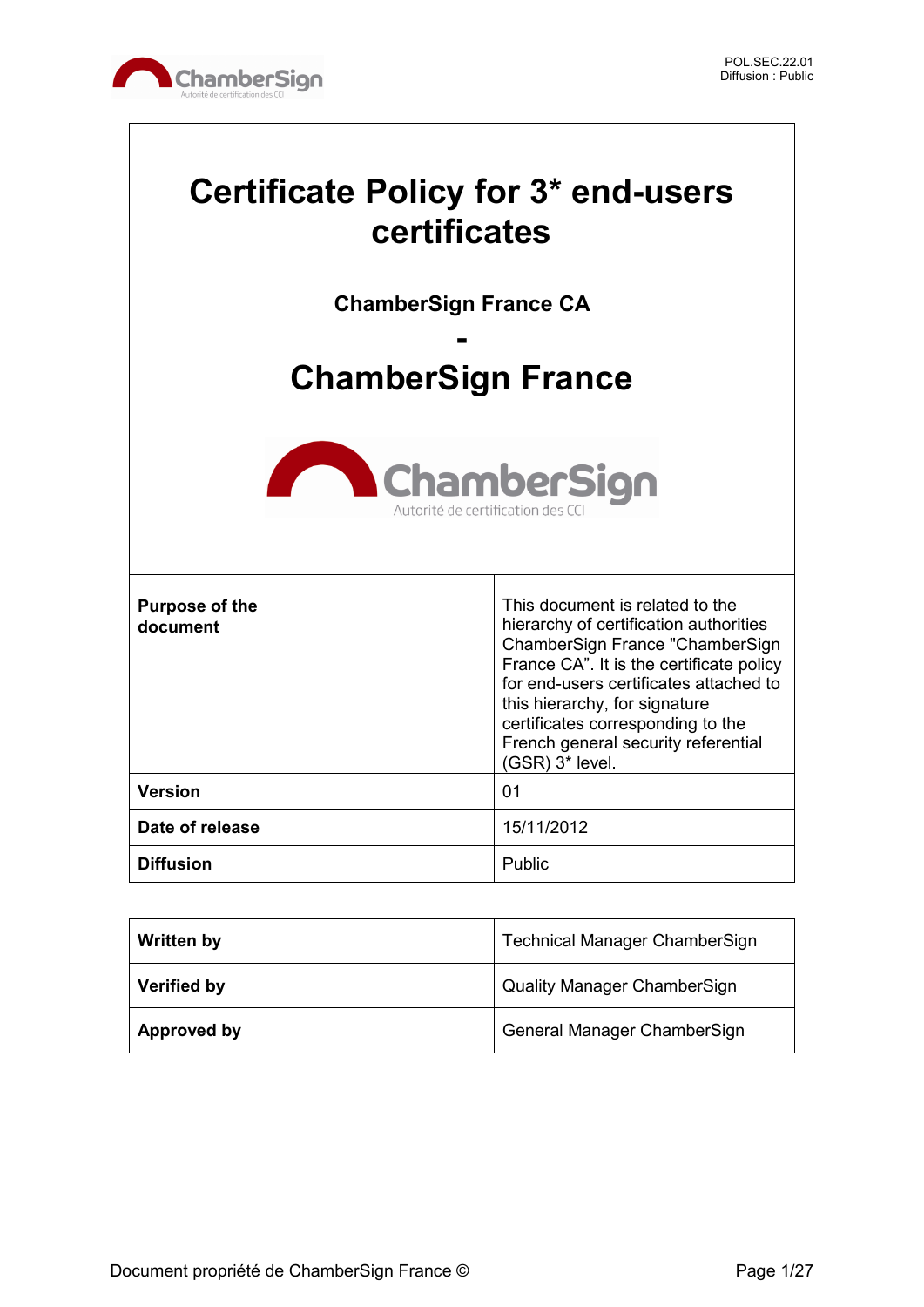

|        | List of diffusion |  |
|--------|-------------------|--|
|        | <b>Functions</b>  |  |
| Public |                   |  |
|        |                   |  |
|        |                   |  |
|        |                   |  |

| <b>Record of versions</b> |                                                                                               |
|---------------------------|-----------------------------------------------------------------------------------------------|
| Version                   | Nature of the evolutions                                                                      |
|                           |                                                                                               |
|                           |                                                                                               |
| 01                        | Modification of the validity length of CRL (§4.9.7) and of the certificate<br>acceptation way |
| 00                        | Creation                                                                                      |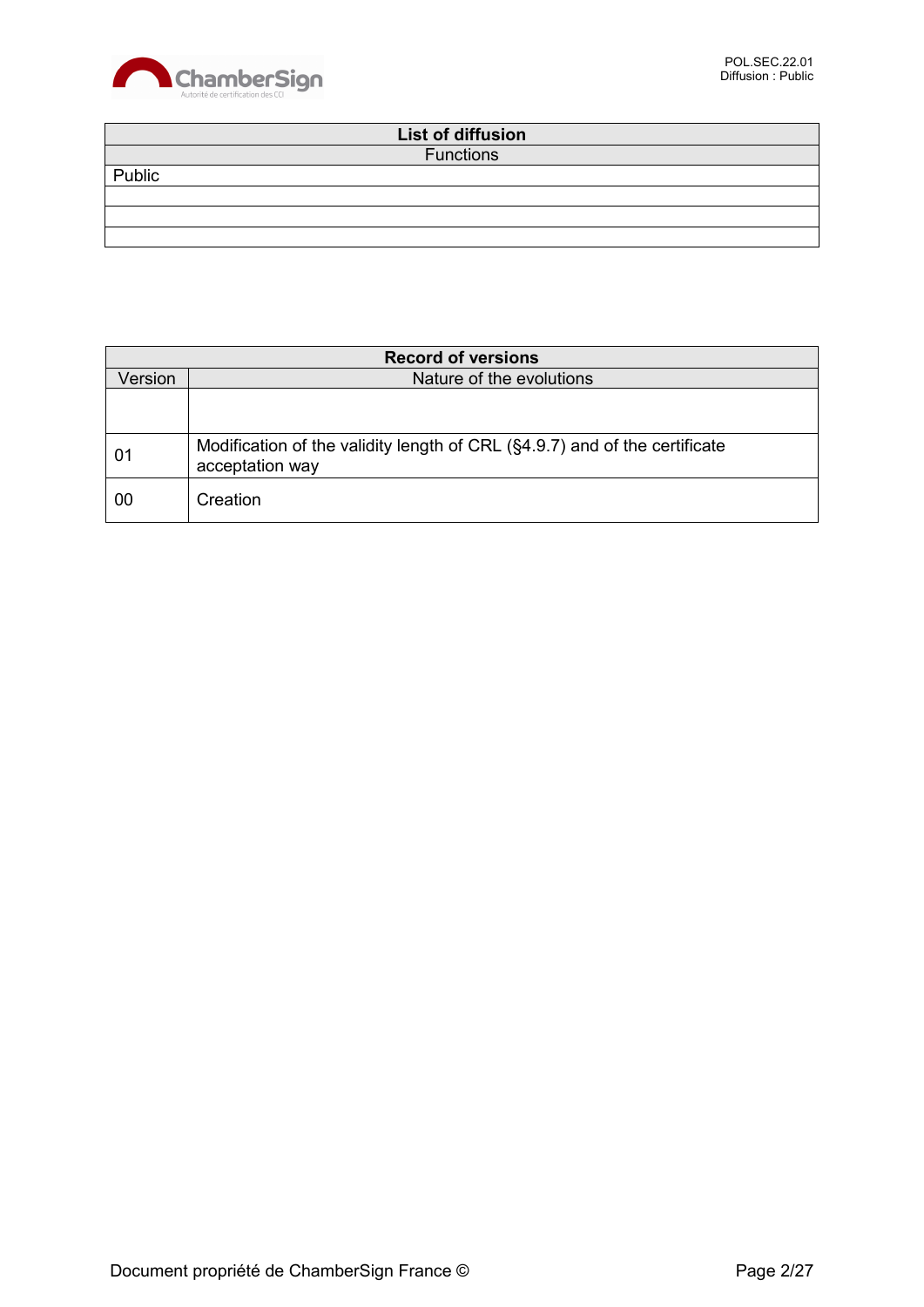

# **TABLE OF CONTENT**

| 1.1.                                                                          |  |
|-------------------------------------------------------------------------------|--|
| 1.2.                                                                          |  |
| 1.3.                                                                          |  |
| 1.4.                                                                          |  |
| 1.4.1.                                                                        |  |
| 1.4.2.                                                                        |  |
| 1.5.                                                                          |  |
| 1.5.1.                                                                        |  |
| 1.5.2.                                                                        |  |
| 1.5.3.                                                                        |  |
| 1.5.4.                                                                        |  |
| 1.6.                                                                          |  |
| 1.6.1.                                                                        |  |
| 1.6.2.                                                                        |  |
| 2 <sub>1</sub>                                                                |  |
| 2.1.                                                                          |  |
| 2.2.                                                                          |  |
|                                                                               |  |
| 2.3.<br>2.4.                                                                  |  |
|                                                                               |  |
|                                                                               |  |
| 3.1.                                                                          |  |
| 3.1.1.                                                                        |  |
| 3.1.2.                                                                        |  |
| 3.1.3.                                                                        |  |
| 3.1.4.                                                                        |  |
| 3.1.5.                                                                        |  |
| 3.1.6.                                                                        |  |
| 3.2.                                                                          |  |
| 3.2.1.                                                                        |  |
| 3.2.2.                                                                        |  |
| 3.2.3.                                                                        |  |
| 3.2.4.                                                                        |  |
| 3.2.5.                                                                        |  |
| 3.2.6.                                                                        |  |
| 3.3.                                                                          |  |
| 3.4.                                                                          |  |
| CERTIFICATE LIFE-CYCLE OPERATIONAL REQUIREMENTS15<br>4                        |  |
| 4.1                                                                           |  |
| 4.1.1.                                                                        |  |
| 4.1.2.                                                                        |  |
| 4.2.                                                                          |  |
| 4.3.                                                                          |  |
| 4.3.1.                                                                        |  |
| Notification to subscriber by the CA of issuance of certificate 16<br>4.3.2.  |  |
| 4.4.                                                                          |  |
| 4.4.1.                                                                        |  |
| 4.4.2.                                                                        |  |
| Notification of certificate issuance by the CA to other entities 16<br>4.4.3. |  |
| 4.5.                                                                          |  |
| 4.5.1.                                                                        |  |
| 4.5.2.                                                                        |  |
| 4.6.                                                                          |  |
| 4.7.                                                                          |  |
| 4.7.1.                                                                        |  |
|                                                                               |  |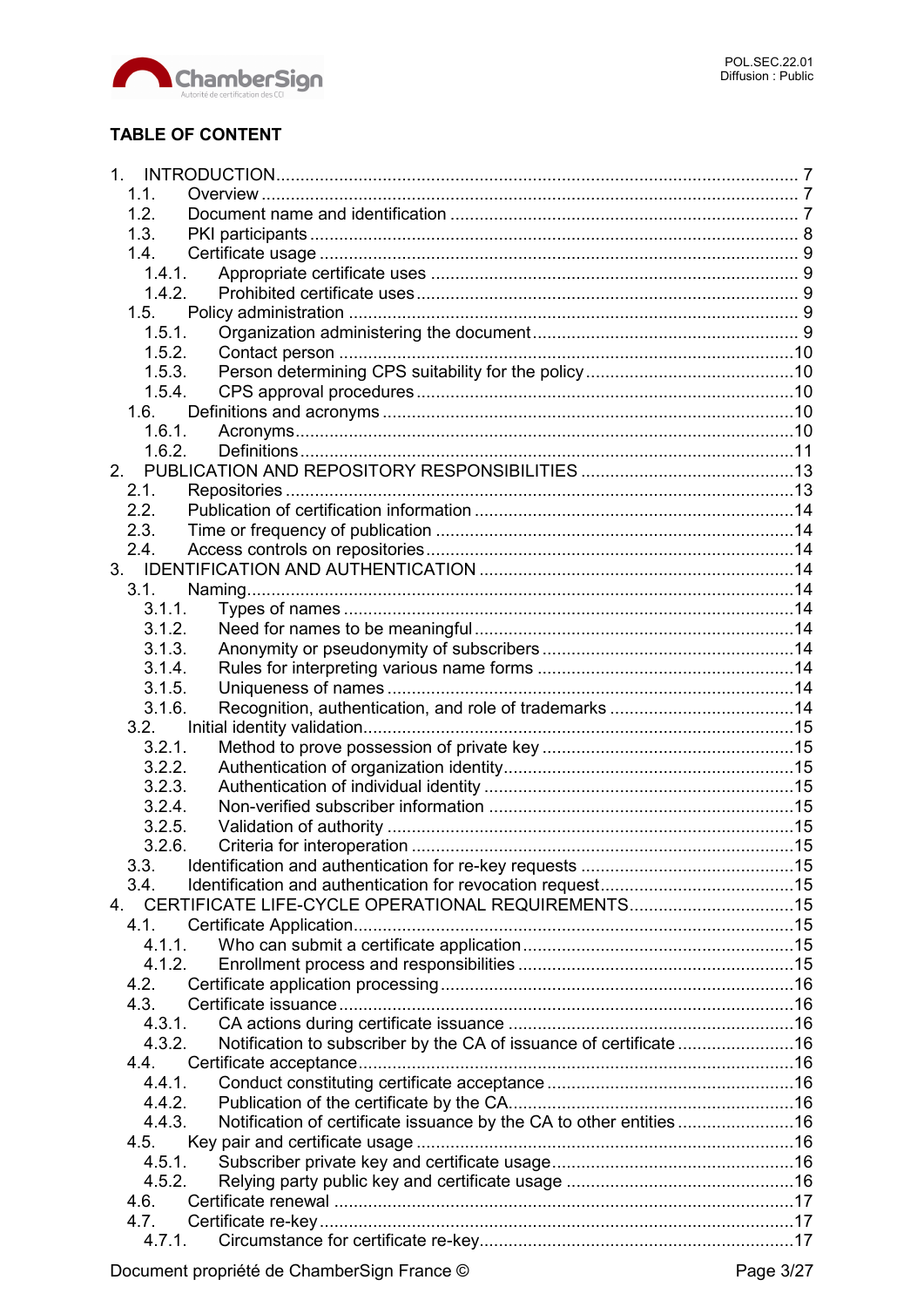

|         | Autorité de certification des CCI                                       |  |
|---------|-------------------------------------------------------------------------|--|
| 4.7.2.  |                                                                         |  |
| 4.7.3.  |                                                                         |  |
| 4.7.4.  |                                                                         |  |
| 4.7.5.  | Conduct constituting acceptance of a re-keyed certificate 17            |  |
| 4.7.6.  |                                                                         |  |
| 4.7.7.  | Notification of certificate issuance by the CA to other entities 17     |  |
| 4.8.    |                                                                         |  |
| 4.9.    |                                                                         |  |
| 4.9.1.  |                                                                         |  |
| 4.9.2.  |                                                                         |  |
| 4.9.3.  |                                                                         |  |
| 4.9.4.  |                                                                         |  |
| 4.9.5.  |                                                                         |  |
| 4.9.6.  |                                                                         |  |
| 4.9.7.  |                                                                         |  |
| 4.9.8.  |                                                                         |  |
| 4.9.9.  |                                                                         |  |
| 4.9.10. |                                                                         |  |
| 4.9.11. |                                                                         |  |
| 4.9.12. |                                                                         |  |
| 4.9.13. |                                                                         |  |
| 4.9.14. |                                                                         |  |
| 4.9.15. |                                                                         |  |
| 4.9.16. |                                                                         |  |
|         |                                                                         |  |
|         |                                                                         |  |
| 4.10.1. |                                                                         |  |
|         | 4.10.2.                                                                 |  |
| 4.10.3. |                                                                         |  |
| 4.11.   |                                                                         |  |
| 4.12.   |                                                                         |  |
|         | 5. FACILITY, MANAGEMENT, AND OPERATIONAL CONTROLS20                     |  |
| 5.1.    |                                                                         |  |
| 5.2.    |                                                                         |  |
| 5.3.    |                                                                         |  |
| 5.4     |                                                                         |  |
| 5.5.    |                                                                         |  |
| 5.6.    |                                                                         |  |
| 5.7.    |                                                                         |  |
| 5.8.    |                                                                         |  |
|         |                                                                         |  |
| 6.1.    |                                                                         |  |
| 6.2.    | Private Key Protection and Cryptographic Module Engineering Controls 21 |  |
| 6.3.    |                                                                         |  |
| 6.4.    |                                                                         |  |
| 6.5.    |                                                                         |  |
| 6.6.    |                                                                         |  |
| 6.7.    |                                                                         |  |
| 6.8.    |                                                                         |  |
|         |                                                                         |  |
|         |                                                                         |  |
| 8.1.    |                                                                         |  |
| 8.2.    |                                                                         |  |
| 8.3.    |                                                                         |  |
| 8.4.    |                                                                         |  |
| 8.5.    |                                                                         |  |
| 8.6.    |                                                                         |  |
| 9.      |                                                                         |  |
| 9.1.    |                                                                         |  |
|         |                                                                         |  |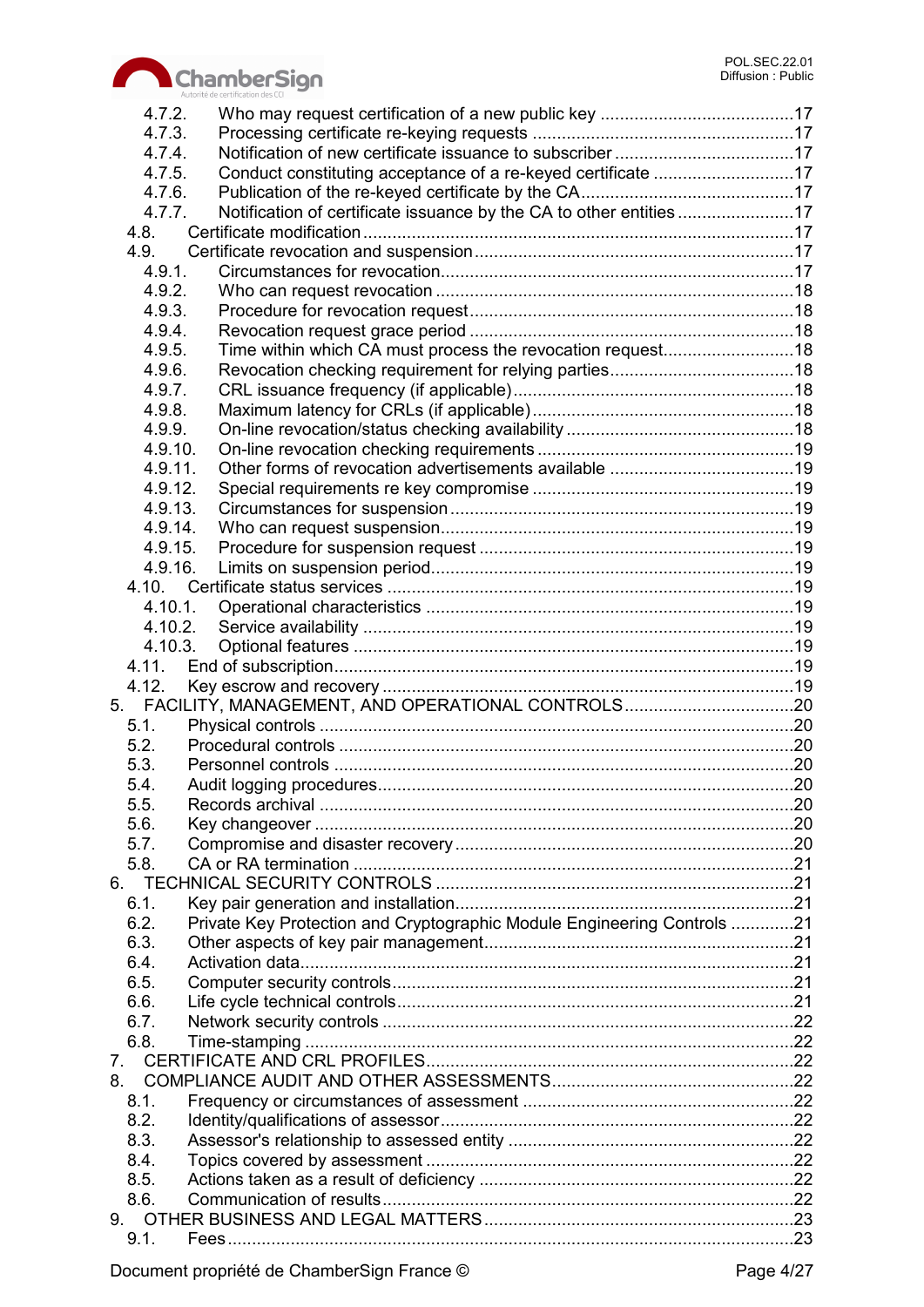

|       | 9.1.1.     |                                                                 |  |
|-------|------------|-----------------------------------------------------------------|--|
|       | 9.1.2.     |                                                                 |  |
|       | 9.1.3.     |                                                                 |  |
|       | 9.1.4.     |                                                                 |  |
|       | 9.1.5.     |                                                                 |  |
|       | 9.2.       |                                                                 |  |
|       | 9.2.1.     |                                                                 |  |
|       | 9.2.2.     |                                                                 |  |
|       | 9.2.3.     |                                                                 |  |
|       | 9.3.       |                                                                 |  |
|       | 9.3.1.     |                                                                 |  |
|       |            |                                                                 |  |
|       | 9.3.2.     | Information not within the scope of confidential information 23 |  |
|       | 9.3.3.     |                                                                 |  |
|       | 9.4.       |                                                                 |  |
|       | 9.4.1.     |                                                                 |  |
|       | 9.4.2.     |                                                                 |  |
|       | 9.4.3.     |                                                                 |  |
|       | 9.4.4.     |                                                                 |  |
|       | 9.4.5.     |                                                                 |  |
|       | 9.4.6.     |                                                                 |  |
|       | 9.4.7.     |                                                                 |  |
|       | 9.5.       |                                                                 |  |
|       | 9.6.       |                                                                 |  |
|       | 9.6.1.     |                                                                 |  |
|       |            |                                                                 |  |
|       | 9.6.2.     |                                                                 |  |
|       | 9.6.3.     |                                                                 |  |
|       | 9.6.4.     |                                                                 |  |
|       | 9.6.5.     |                                                                 |  |
| 9.7.  |            |                                                                 |  |
| 9.8.  |            |                                                                 |  |
| 9.9.  |            |                                                                 |  |
| 9.10. |            |                                                                 |  |
|       | 9.10.1.    |                                                                 |  |
|       |            |                                                                 |  |
|       |            |                                                                 |  |
| 9.11. |            |                                                                 |  |
| 9.12. |            |                                                                 |  |
|       | $9.12.1$ . |                                                                 |  |
|       | 9.12.2.    |                                                                 |  |
|       |            |                                                                 |  |
|       | 9.12.3.    |                                                                 |  |
| 9.13. |            |                                                                 |  |
| 9.14. |            |                                                                 |  |
| 9.15. |            |                                                                 |  |
| 9.16. |            |                                                                 |  |
|       |            |                                                                 |  |
|       | 9.16.2.    |                                                                 |  |
|       | 9.16.3.    |                                                                 |  |
|       | 9.16.4.    |                                                                 |  |
|       | 9.16.5.    |                                                                 |  |
|       | 9.17.      |                                                                 |  |
| 10.   |            |                                                                 |  |
| 11.   |            |                                                                 |  |
| 12.   |            |                                                                 |  |
|       |            |                                                                 |  |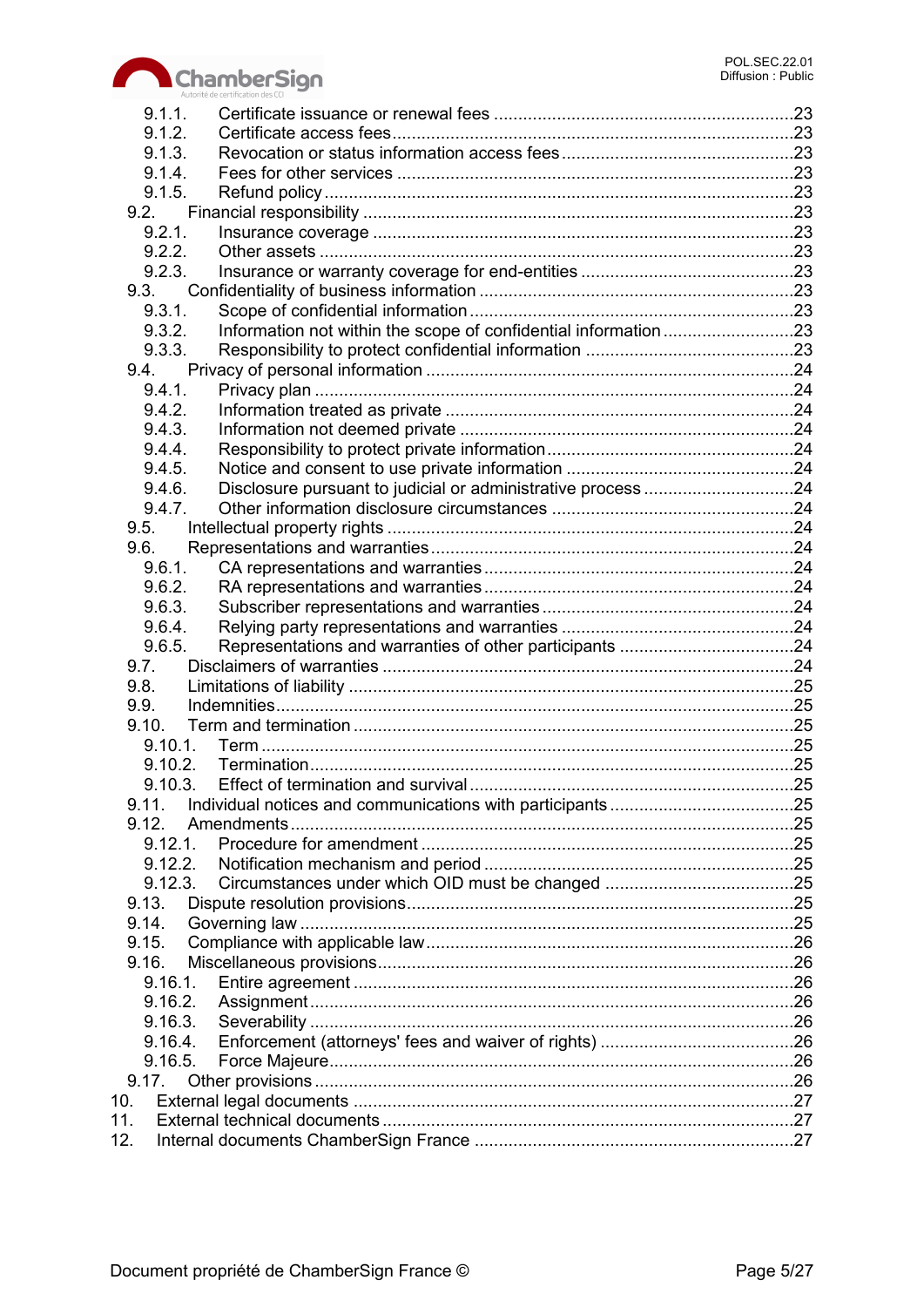

#### **Warning**

This document is protected by the French Code of Intellectual Property of 1<sup>st</sup> July 1992, including those relating to literary and artistic property and copyrights, as well as all applicable international conventions. These rights are the exclusive property of ChamberSign France. The reproduction, representation (including the publication and distribution), in whole or in part, by any means (including electronic, mechanical, optical, photocopying, computer), not previously authorized in writing by ChamberSign France or assigns, is strictly prohibited.

The Intellectual Property Code authorizes, pursuant to Article L.122-5, first, that "copies or reproductions strictly reserved for private use and not intended for use commu e "and, secondly, that the analysis and short quotations for the purposes of example and illustration," any representation or reproduction in whole or in part without the consent of the author or his successors or assigns is prohibited "(Article L.122-4 of the Code of Intellectual Property).

This representation or reproduction, by any means whatsoever, constitutes an infringement punishable by articles L. including 335-2 of the Intellectual Property Code.

This document, property of ChamberSign France, may be granted by licensing all private or public entities who wish to use as part of their certification services.

This English version is a translation of the French version for information only. The only applicable version of this document is the official French version.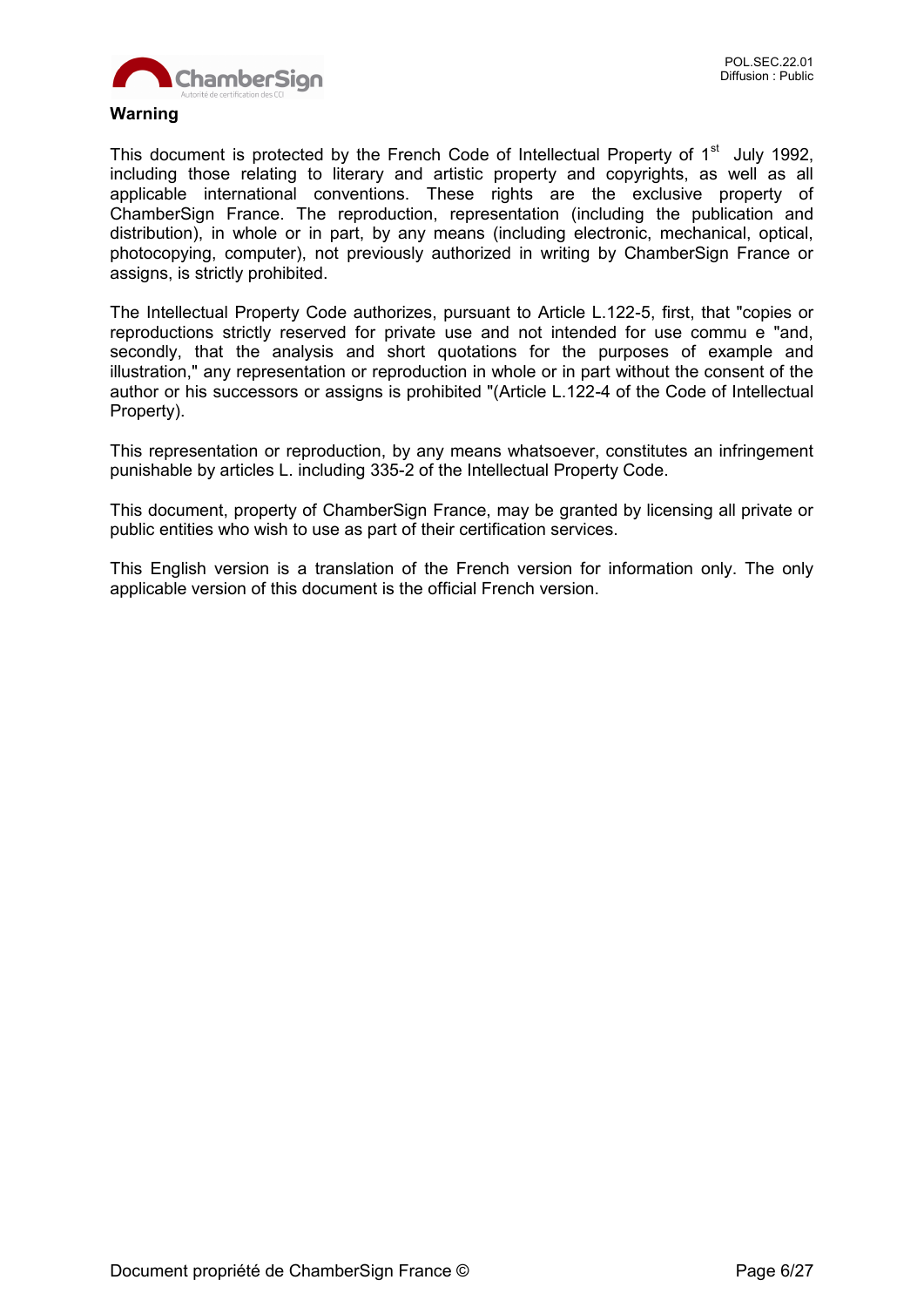

# **1. INTRODUCTION**

# *1.1. Overview*

This document is related to the Public Key Infrastructure (PKI) ChamberSign France (CSF), PKI responsible for managing certificates in the hierarchy "AC ChamberSign France" (called "PKI" in the rest of this document).

It is the Certificate Policy (CP) of the PKI covering certificates for physical person, in conformity with the level \*\*\* of the general security referential (cf.  $[{\rm RGS]}^{1}$ ).

Its structure is consistent with the document [RFC3647].

The objective of this document is to define the commitments of CSF through the PKI, in issuing and managing certificates for the type mentioned above, throughout their life cycle.

These policies are the foundation of the PKI relations with the outside users (certificate holders and relying parties), but also partners (other PKI which CSF wishes to recognize and from which it wishes to be recognized), public authorities and private assessment and qualification organizations.

However, given the complexity of the elements of both technical and legal content in a certificate policy, especially for non-specialist users, these policies are translated into specific documents for users that are the terms of use. These terms of use correspond to the PKI Disclosure Statement described in [RFC3647].

The commitments agreed in these CP are:

- the requirements imposed by regulations to CSF;
- the objectives set to itself by CSF, regarding the services, the security, the quality and the performance, in order to satisfy the users (certificate holders and relying parties) of its certificates, and be recognized, if necessary, by different patterns of PKI assessment / qualification.

These CP, like other CP from CSF, are public documents. The Certification Practice Statement (CPS) for these CP is a document freely available upon request from CSF. Other documents resulting from these CP and CPS are internal documents to CSF that can be accessed, if necessary, through a confidentiality agreement (external auditors, qualifying bodies, public authorities, etc..).

# *1.2. Document name and identification*

The object identifier (OID) for these CP are:

| CA Certificate: ChamberSign France 2 ** |                        |
|-----------------------------------------|------------------------|
| Certificate policy                      |                        |
| Signature                               | 1.2.250.1.96.1.7.1.1.1 |
| Authentification                        | 1.2.250.1.96.1.7.1.2.1 |

 $\overline{a}$ 

 $<sup>1</sup>$  See Appendix 1 for the list of references.</sup>

Document propriété de ChamberSign France © Page 7/27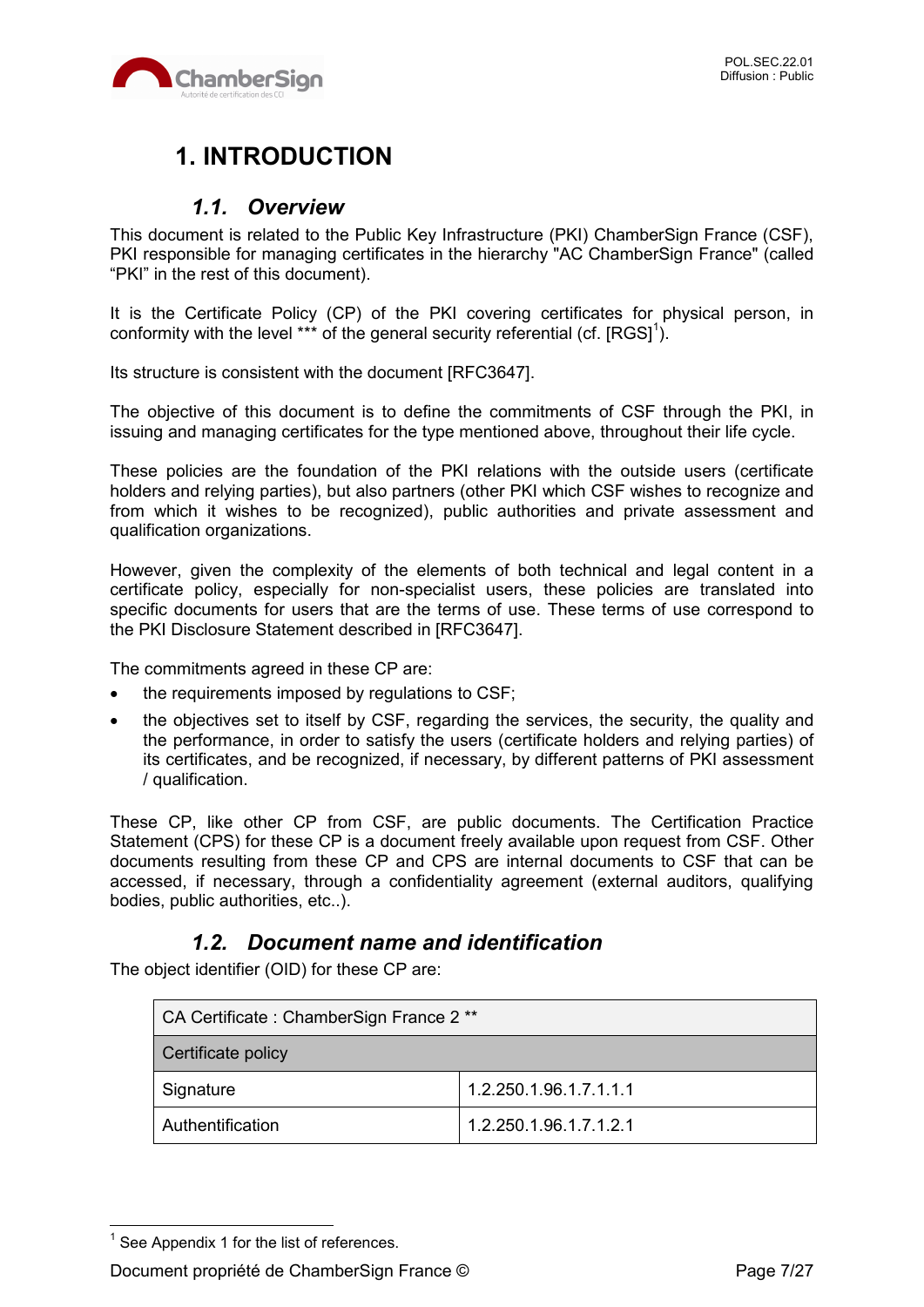{iso(1) member-body(2) france (250) type-org(1) chambersign (96) Arborescence AC ChamberSign France (1) AC Chambersign RGS LCR directe (7) Niveau 3\* (1) Signature  $(1)$  Version PC  $(1)$ }

{iso(1) member-body(2) france (250) type-org(1) chambersign (96) Arborescence AC ChamberSign France (1) AC Chambersign RGS LCR directe (7) Niveau 3\* (1) Authentification (2) Version PC (1)}

In the continuation of this document, the text is applicable to these different PC, except opposite mention, at the beginning section or paragraph, indicated between [ ].

# *1.3. PKI participants*

It is distinguished between external stakeholders<sup>2</sup> to the PKI and internal stakeholders<sup>3</sup>, which are under the responsibility of CSF towards external stakeholders.

Internal stakeholders are described in the certification practice statement (CPS) associated with these CP. These stakeholders realize the implementation of the following functions:

- Registering function of the certificate holders -This function checks the credentials of the future holder of a certificate, and possibly other specific attributes before forwarding the corresponding certificate request to the certificate generation function. This function is also in charge, when necessary, of the re-verification of holder information upon renewal of its certificate.
- Certificate generation function This function generates certificates (creation of the format, electronic signature with the private key of the CA) based on the information transmitted by the registering function, including the public key of the holder.
- Generation function of the secret elements of the holder The PKI generates no secret elements for the holder (private key, activation code of the cryptographic token...), with the exception of the unlocking code, which is required when a cryptographic token has been blocked by the holder after several trials of the activation code.
- Delivery to the holder function This function delivers to the holder the cryptographic token on which is kept the secret keys and gives, and the relevant certificates.
- Publishing function This function provides to the various concerned parties, the terms and conditions, policies and practices published by the PKI, the CA certificates and other relevant information for the holders and / or users of certificates, excluding information about Certificate Status. It also provides certificates of holders that are valid.
- Revocation Management function This function handles revocation requests (including identification and authentication of the applicant) and determines actions to be taken. The results are disseminated via the certificate status information function.
- Certificate status information function This function provides relying parties with information on certificate status (revoked, suspended, etc.). This function is implemented as a way of publishing information updates at regular intervals (CRL, ARL) and also in a real-time request / reply mode (OCSP).

External stakeholders are:

 Certificates Holders - A certificate holder is an individual identified in a certificate subject of these CP. This person uses his private key and corresponding certificate as part of its activities in relation to the entity identified in the certificate and with whom he has a contractual, hierarchical or regulatory relationship.

<sup>&</sup>lt;u>2</u><br><sup>2</sup> External stakeholders are entities that are not involved in the operation of the PKI but have to interact with the PKI.

 $3$  Internal stakeholders in the PKI are the entities involved in the operation of the PKI and that can be either directly internal to CSF or external to CSF with a contractual relationship with CSF.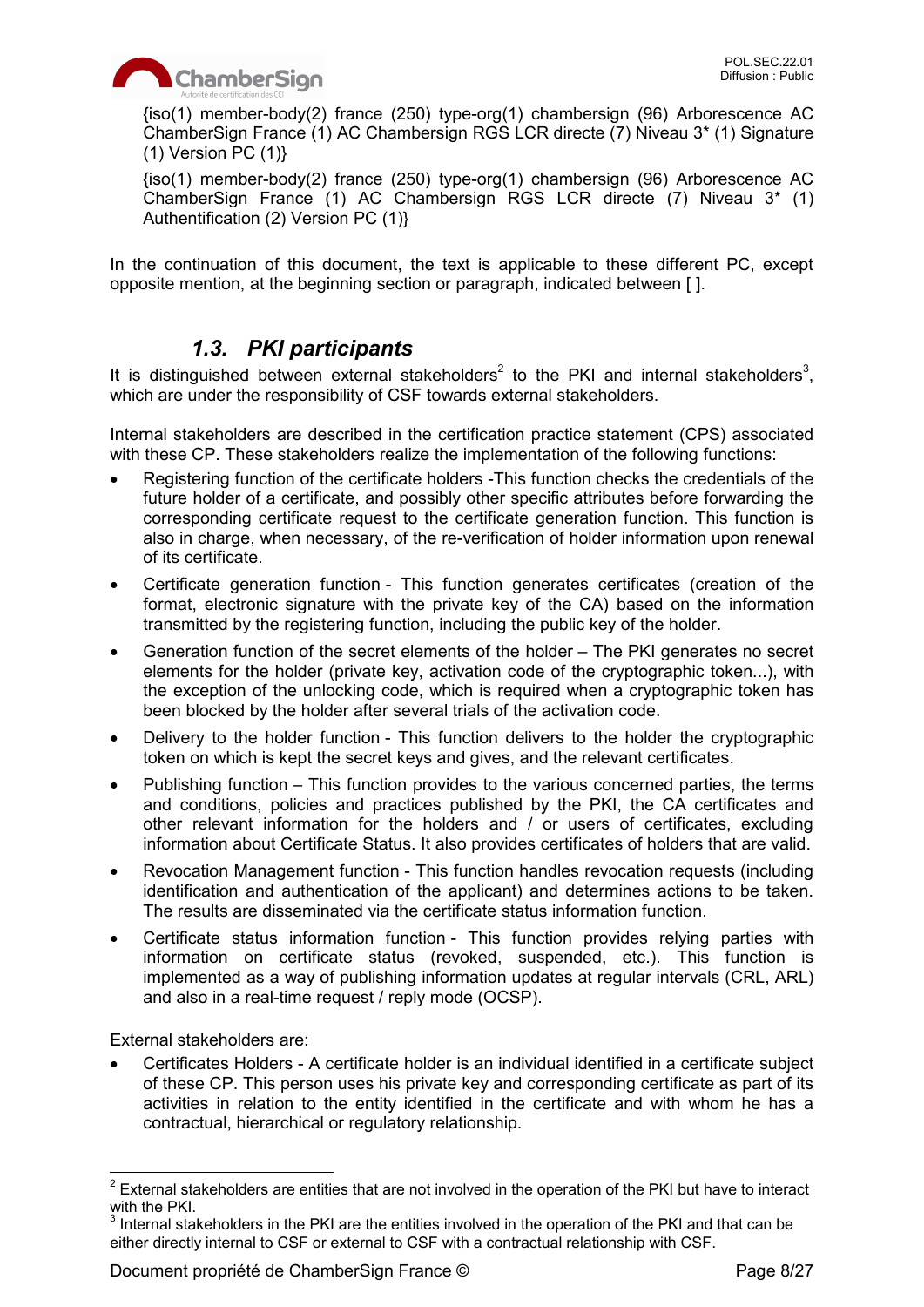

- Legal Representative This is a legal representative of the entity identified in the certificate and to which the holder is attached.
- Relying parties / Certificates Users A certificate user is an individual or a technical entity (computer application, network equipment, ...) which relies on a certificate subject of these CP to implement the corresponding security service (authentication check, electronic signature check).
- Audit / Qualification / Referencing entities These entities are brought to audit all or part of the PKI, at the request of a CSF customer, CSF itself (to obtain a qualification or a label), or at the request of public authorities.
- Public authorities This is administrative or governmental entities that can be brought, in accordance with applicable laws and regulations, to have access to all or part of systems and information of the PKI.

# *1.4. Certificate usage*

## **1.4.1. Appropriate certificate uses**

The certificates produced into cryptographic token compliant with safety and qualification requirements of the RGS for the considered level according to these policies are appropriate in order to establish the link existing between an identity and a public key.

| <b>CP</b>        | <b>Uses</b>                                                                                                                                                                                                                                                                                |
|------------------|--------------------------------------------------------------------------------------------------------------------------------------------------------------------------------------------------------------------------------------------------------------------------------------------|
| [Signature]      | Uses are electronic signature of data by the holder (signatory).<br>A such electronic signature brings, in addition to the authenticity and<br>the integrity of the data signed in this way, the manifestation of the<br>consent from the signatory concerning the contents of these data. |
| [Authentication] | Uses are holder authentication to distant servers or to other people.<br>It could be an authentication within the framework of an access control<br>to a server or an application program, or an authentication of data<br>origin within the framework of the messaging service.           |

Nota : Authentication isn't a signature in the legal sense of the word because it doesn't mean that the holder manifests his consent on the exchanged data (the guarantee of nonrepudiation isn't assured).

Furthermore, CSF may be required to issue test certificates. These test certificates are identified as such in their DN. They are not covered by any warranty by CSF and they should never be used for purposes other than testing purposes.

### **1.4.2. Prohibited certificate uses**

Any use of a certificate other than those provided under these CP and the terms of use (see [POL.COM.06] and [POL.COM.07]) is prohibited. In case of non compliance with this prohibition, the responsibility of CSF can not be held.

# *1.5. Policy administration*

## **1.5.1. Organization administering the document**

CSF, as a provider of certification services, is responsible for the management of these CP. The evolutionary and amendments process to these CP is specified in chapter 9.12 below.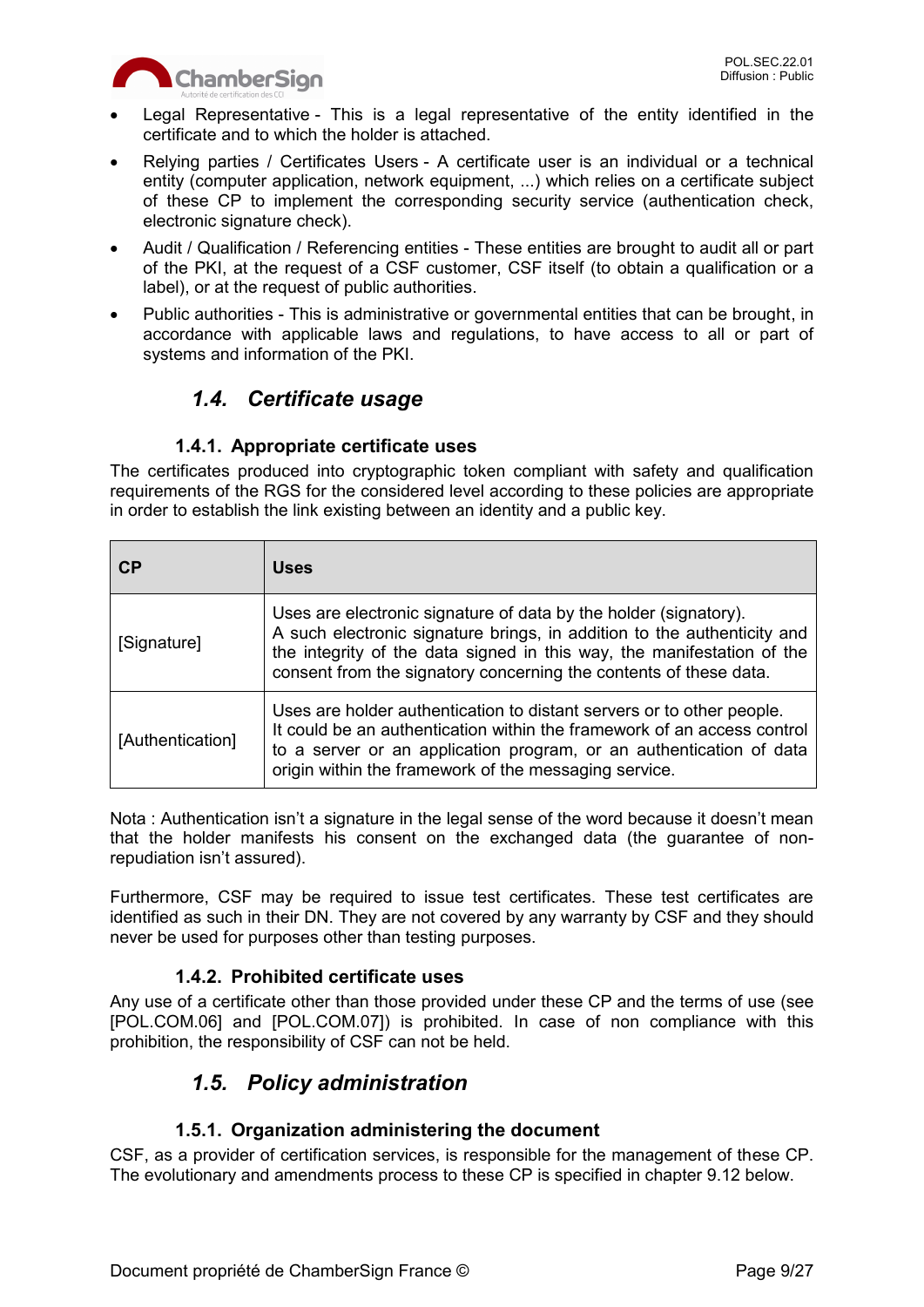

#### **1.5.2. Contact person**

Any questions or comments about these CP can be sent by email to the following address: qualite@chambersign.fr

#### **1.5.3. Person determining CPS suitability for the policy**

Determining that a CPS does or does not meet the requirements of these CP is made by the Directorate of CSF.

#### **1.5.4. CPS approval procedures**

The approval procedure that a CPS is compliant, is identified in the concerned CPS.

# *1.6. Definitions and acronyms*

#### **1.6.1. Acronyms**

*Note* – The French acronym is between ().

*A*

| CA(AC) | <b>Certification Authority</b>                      |
|--------|-----------------------------------------------------|
| ANSSI  | <b>National Security Agency Information Systems</b> |

*C*

| CC           | Common Criteria                     |
|--------------|-------------------------------------|
| CCI          | Chamber of Commerce and Industry    |
| ToU (CGU)    | Terms of Use                        |
| <b>CODIR</b> | Management Committee of ChamberSign |
| CSF          | ChamberSign France                  |

*D*

CPS (DPC) Certification Practice Statement

*I*

PKI (IGC) Public Key Infrastructure

#### *L*

ARL (LAR) Authority Revocation List<br>CRL (LCR) Certificate Revocation Lis **Certificate Revocation List** 

#### *O*

OID Object Identifier

#### *P*

| CP (PC)    | <b>Certification Policy</b>                               |
|------------|-----------------------------------------------------------|
| <b>PIN</b> | <b>Personnal Identification Number</b>                    |
| <b>PP</b>  | <b>Protection Profile</b>                                 |
|            | PECS (PSCE) Provider of Electronic Certification Services |

#### *R*

| LR(RL)     | Legal Representative         |
|------------|------------------------------|
| <b>RSA</b> | <b>Rivest Shamir Adelman</b> |

#### *U*

URL Uniform Resource Locator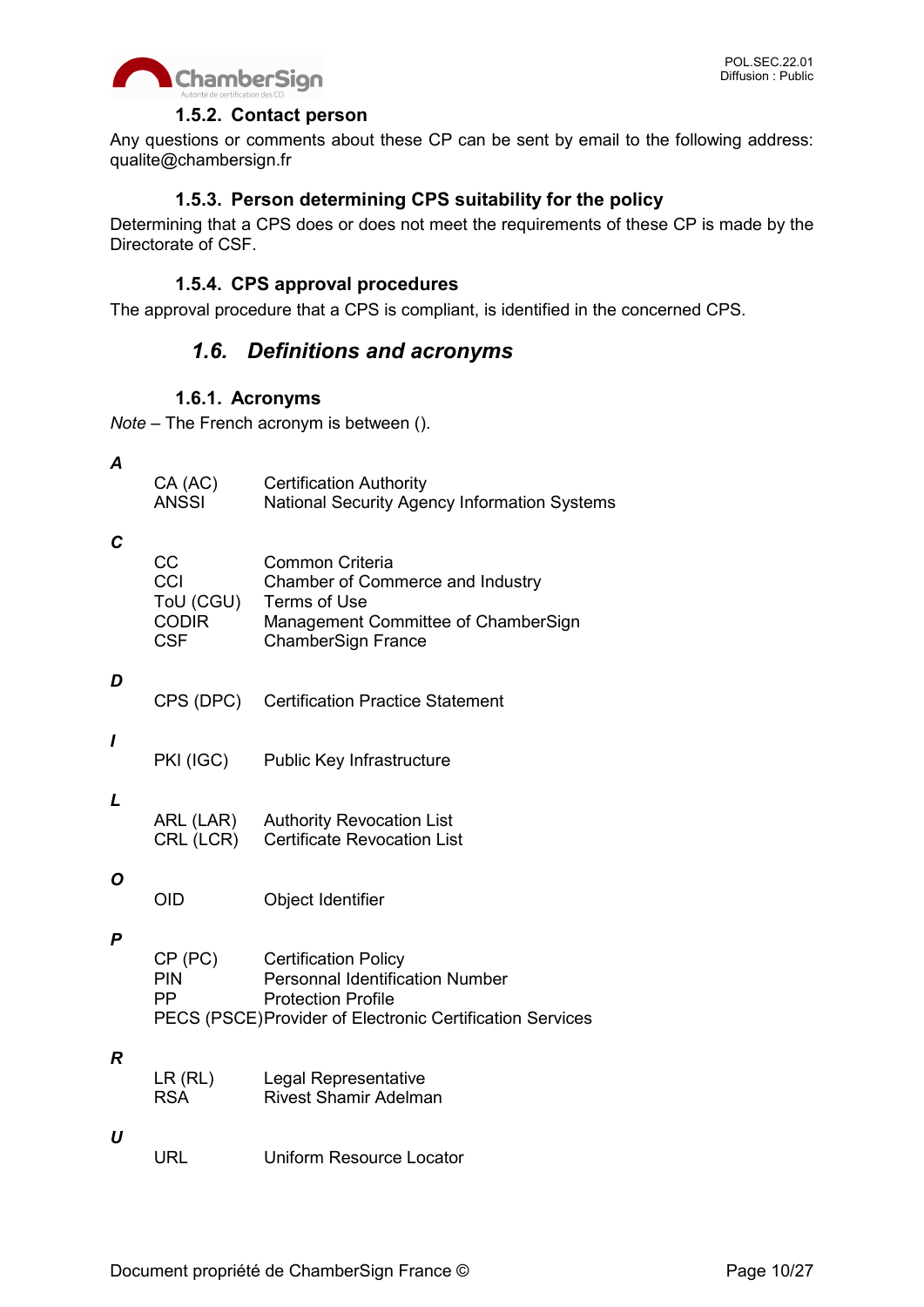

#### **1.6.2. Definitions**

*Note* – The French word is between ().

#### *A*

#### **Acceptor (Accepteur)**

Any entity (physical person, legal person or computer application) accepting a certificate which is submitted to it and of which it must verify the authenticity and validity.

#### **Certification Authority (Autorité de Certification)**

Within a PECS, a Certification Authority is responsible, on behalf and under the responsibility of the PECS, of applying at least one certificate policy and is identified as such, as issuer ("issuer" field in the certificate), in the certificates issued under this certificate policy.

#### **Root Certification Authority (Autorité de Certification Racine)**

A CA which is a reference within a user community (including other CAs). It is an essential element of trust which may be granted to it in a given context.

#### *B*

#### **Key pair (Bi-clé)**

Pair composed of a private key (to be kept secret) and a corresponding public key, required for the implementation of a provision of cryptography based on asymmetric algorithms.

#### *C*

#### **Certificate (Certificat)**

Set of user's information, including the public key, made unforgeable by the encipherment, with the secret key of the CA that issued it, of a condensate calculated on all of this information. A certificate contains information such as:

- the identity of the holder of the certificate;
- the public key of the certificate holder;
- $\bullet$  authorized use(s) of the key;
- the validity period of the certificate;
- $\bullet$  the identity of the CA that issued it;
- signature of the CA that issued it.

A standard certificate format is defined in Recommendation X.509 v3.

#### **Compliance monitoring (Contrôle de conformité)**

Action which is a review as complete as possible to ensure the strict application of procedures and regulations within an organization.

#### *D*

#### **Certification Practice Statement (CPS)**

A CPS identifies the practices (organization, operational procedures, technical and human resources) that the AC applies through the provision of its electronic certification services to users, in order to meet the certificate policie(s) it has enacted.

#### **DeltaCRL**

Specific CRL containing only changes since the last publication of the complete CRL whose number is indicated.

#### **Activation data (Données d'activation)**

Private data associated with a holder to implement its private key.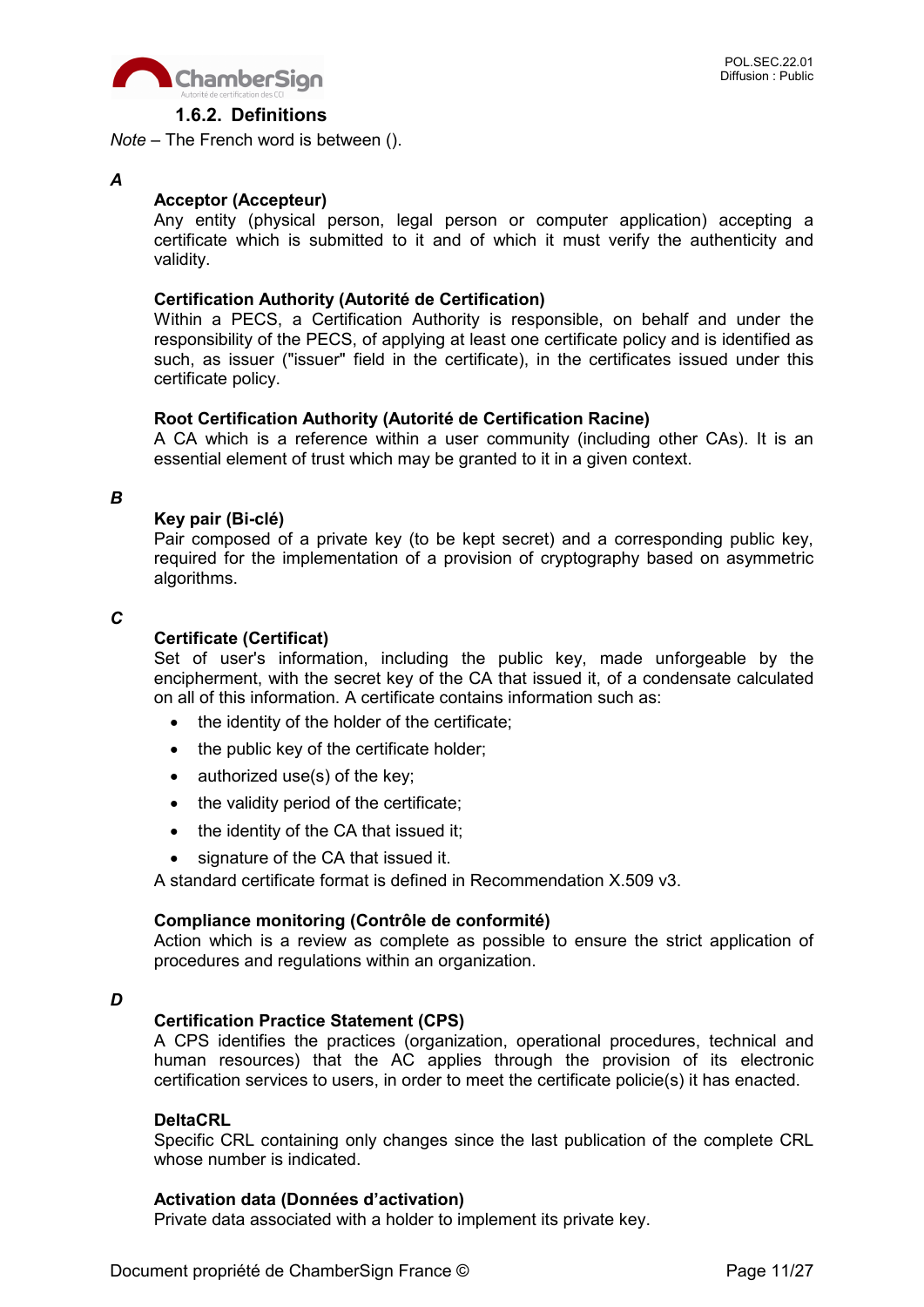

#### *E*

#### **Recording (Enregistrement)**

Action by which an authority validates a certificate request, in conformity with a certification policy.

#### *G*

#### **Generation of a certificate (Génération)**

Action by which a CA integrates the elements of a certificate, controls and signs the certificate.

*I*

#### **Public Key Infrastructure (Infrastructure de Gestion de Clés)**

Set of components, functions and procedures dedicated to the management of cryptographic keys and certificates used within trusted services. A PKI may consist of a certification authority, certification operator, centralized and / or local registration authority operators, certification agents, an entity for archiving, an entity for publication, etc.

*J*

#### **Logging (Journalmisation)**

Action to record in a file devoted to this purpose certain types of events from an application or operating system of a computer system. The resulting file facilitates tracking and accountability of operations.

#### *P*

#### **Certificate Policy (Politique de Certification)**

Set of rules, identified by a name (OID), defining the requirements that an AC states to comply with, in the development and delivery of its services and indicating the applicability of a certificate to a particular community and / or to a class of applications with common security requirements. A CP can also, if necessary, identify the requirements and obligations on other stakeholders, including holders and users of certificates.

#### **Holder (Porteur)**

Any entity (individual, corporation or applicative services) holding an electronic certificate generated by the PKI.

#### **Provider of Electronic Certification Services (Prestataire de Services de Certification Electronique)**

Any person or entity that is responsible for managing digital certificates throughout their life cycle, to holders and users of these certificates. A PECS can provide different types of certificates corresponding to different purposes and / or different security levels. A PECS has at least one CA but may have several, depending on its organization. The different CA of a PECS can be independent of each other and / or connected by hierarchical links or other (Roots CA / Sub CA). A PECS is identified in a certificate under its responsibility through its CA that issued this certificate and which is itself directly identified in the filed "issuer" of the certificate.

#### **Publication of a certificate (Publication d'un certificat)**

Action to register a certificate in a directory, available to users which may have to verify a signature or to encrypt information.

*R*

#### **Certificate Renewal (Renouvellement de certificate)**

Action performed at the request of a user or at the end of the period of validity of a certificate which is to generate a new certificate for a holder.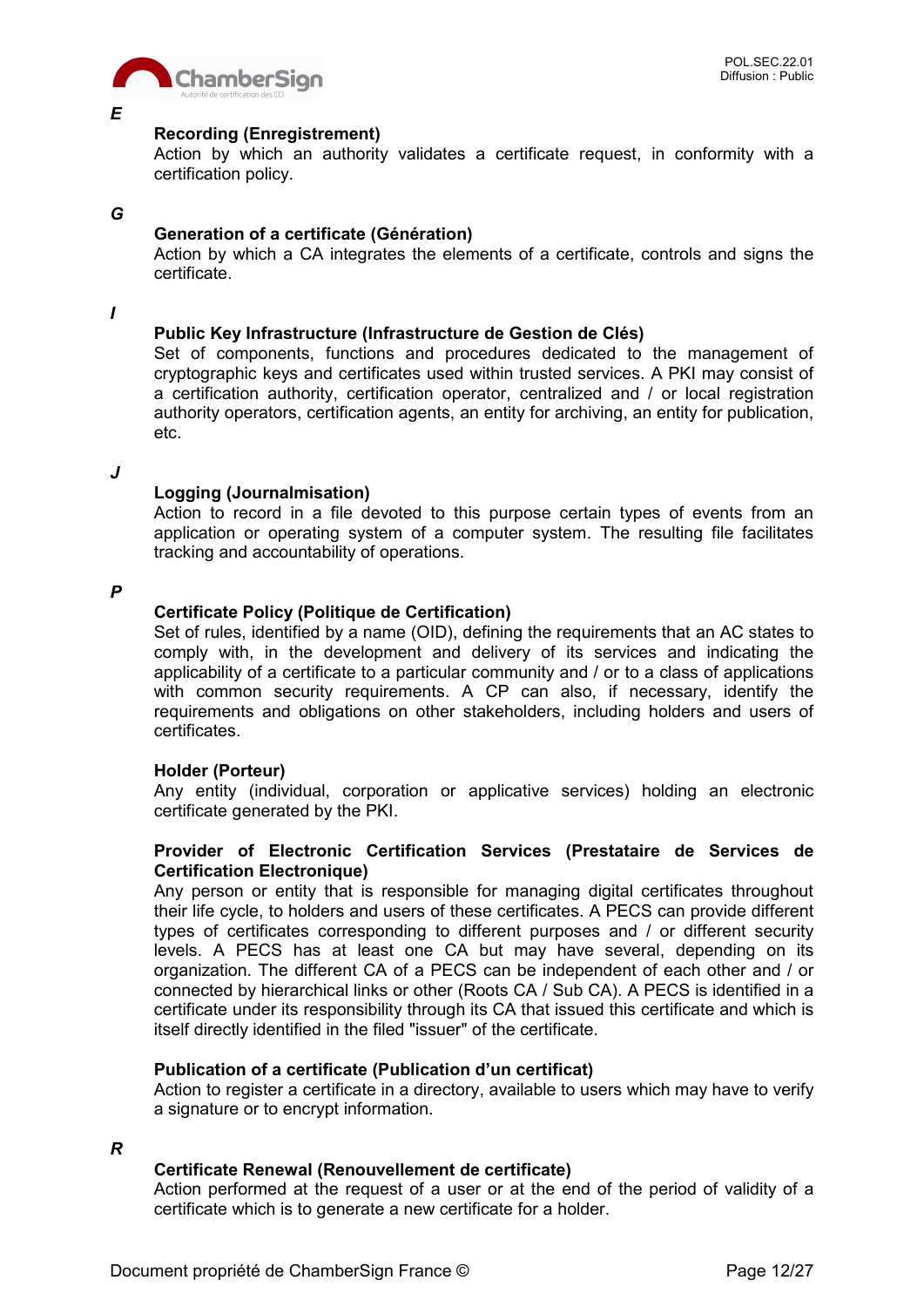

#### **Revocation of certificate (Révocation d'un certificat)**

Action requested by an authorized entity (CA, Certification Agent, certificate holder, etc.) and from which the result is the removal of the guarantee of the CA on a particular certificate before the end of its period of validity. This action may result from different types of events such as loss of the token, a key compromise, modification of information contained in the certificate, etc.

#### *S*

#### **Publication Service (Service de publication)**

The Publication Service makes available public key certificates issued by a CA, to all potential users of these certificates. It publishes a list of certificates recognized as valid and a certificate revocation list (CRL). This service can be rendered by a directory (for example of X.500 type), an information server (Web), a grant from hand to hand, a messaging application, etc.

#### *U*

#### **End User (Utilisateur final)**

Certificate holder or acceptor.

#### *V*

#### **Certificate verification (Vérification de certificat)**

The procedure for verifying a certificate consists of a set of operations to ensure that the information contained in the certificate has been validated by a trusted CA. The verification of a certificate includes the verification of its validity, its status (revoked or not), and the signature of the generating CA.

#### **Signature verification**

Verification of a signature is to decrypt the signature of a message, by implementing the public key of the purported signer. If the decrypt signature is just the same as the footprint calculated from the received message, then it is guaranteed that the message is intact and that it was signed by the holder of the private key corresponding to the public key used for verification.

# **2. PUBLICATION AND REPOSITORY RESPONSIBILITIES**

## *2.1. Repositories*

For the provision of information to be published to the users (holders and acceptors), CSF implements in its PKI a publication service and a service on certificate status.

The publication service is supported by a web server, available at HTTP www.chambersign.fr.

The service on certificate status is based on generating CRL and their publication on the website. A service online for certificate validation (OCSP) is also implemented.

These services are responsible for:

- guarantee the conditions for updating and for the availability of the Website and the OCSP service;
- managing the corresponding access rights.

The commitments of availability and business continuity of these services (web server, OCSP service and CRL issuer) are detailed in Chapter 4.9 below.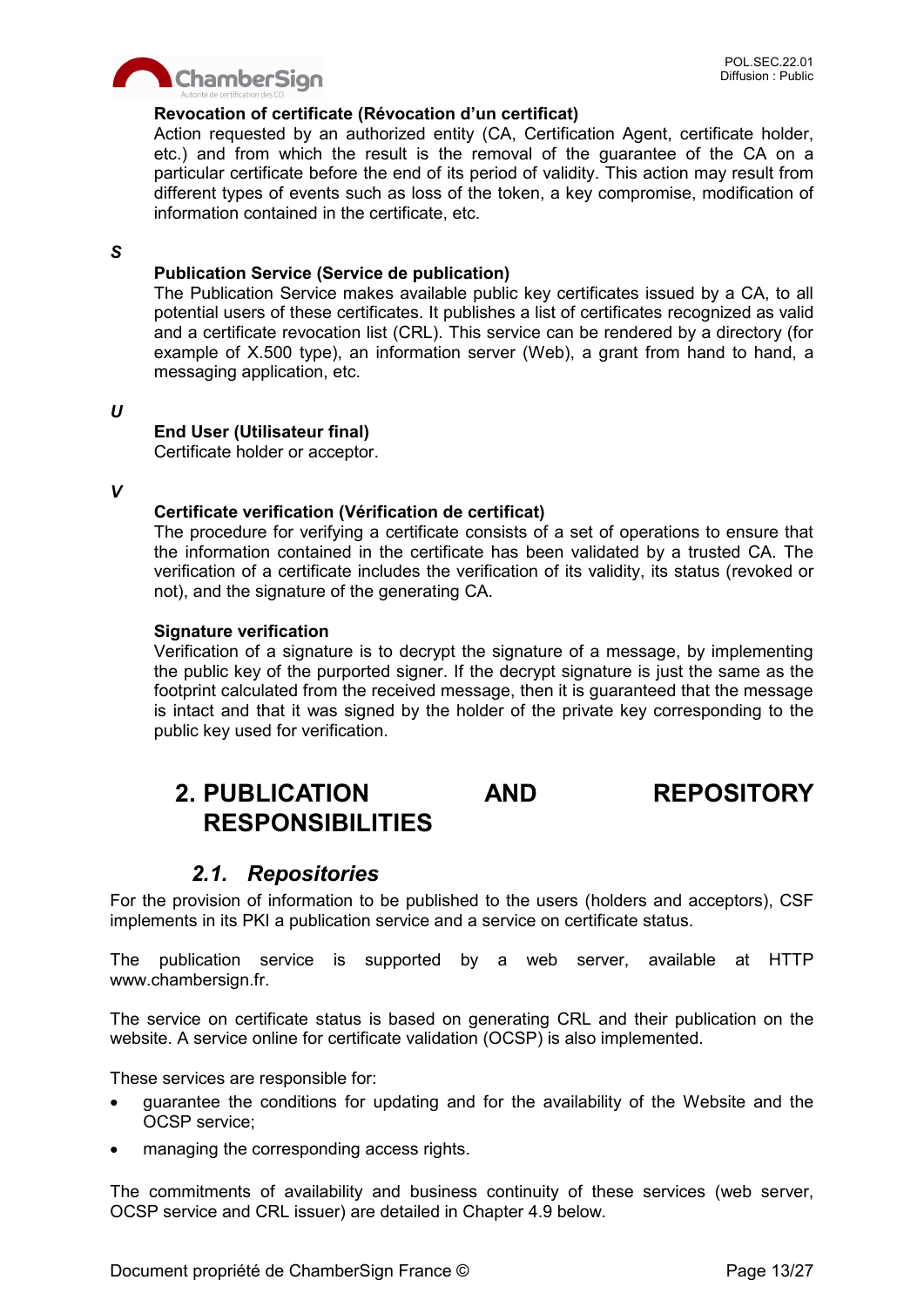

## *2.2. Publication of certification information*

The following information is disseminated via the CSF website:

- these CP:
- the terms of use (ToU);
- formats of certificates and CRLs object of these CP;
- CRLs and delta CRLs:
- CA certificates

# *2.3. Time or frequency of publication*

Information related to the PKI (CP, ToU...) are published as soon as validated by the management of CSF.

The availability of systems publishing this information is provided during weekdays. System availability publishing CA certificates is provided 24h/24 and 7/7.

## *2.4. Access controls on repositories*

The modification access to publishing systems (addition, deletion, modification of published information) is strictly limited to authorized internal function of the PKI, through a strong access control (authentication based on at least two factors).

# **3. IDENTIFICATION AND AUTHENTICATION**

# *3.1. Naming*

### **3.1.1. Types of names**

The names used in certificates issued by CSF are as specified in X.500 and [RGS].

In each certificate, the "issuer" (issuing CA) and the "subject" (bearer) correspond to a Distinguished Name (DN).

The content of the DN is defined in the document describing the certificate profiles [INF.INF.05].

### **3.1.2. Need for names to be meaningful**

The names used in the fields "issuer" and "subject" of a certificate holder are explicit in the field of certification of CSF (use of national identifiers structure SIREN / SIRET, use of names of carriers, ...).

### **3.1.3. Anonymity or pseudonymity of subscribers**

As part of this certification policy, there is no anonymity, or pseudonyms.

### **3.1.4. Rules for interpreting various name forms**

The meanings of the different fields of DN, both of the "issuer" as the "subject", are described in [INF.INF.05].

### **3.1.5. Uniqueness of names**

Product in each certificate, the DN field of "issuer" (issuing CA) and the 'subject' field (AC or carrier) is unique in the field of certification of CSF (see [INF.INF.05]).

### **3.1.6. Recognition, authentication, and role of trademarks**

There is no use in a certificate of brand name other than the name of the corresponding body, as noted on official documents subject to verification during registration procedures (Kbis, ...).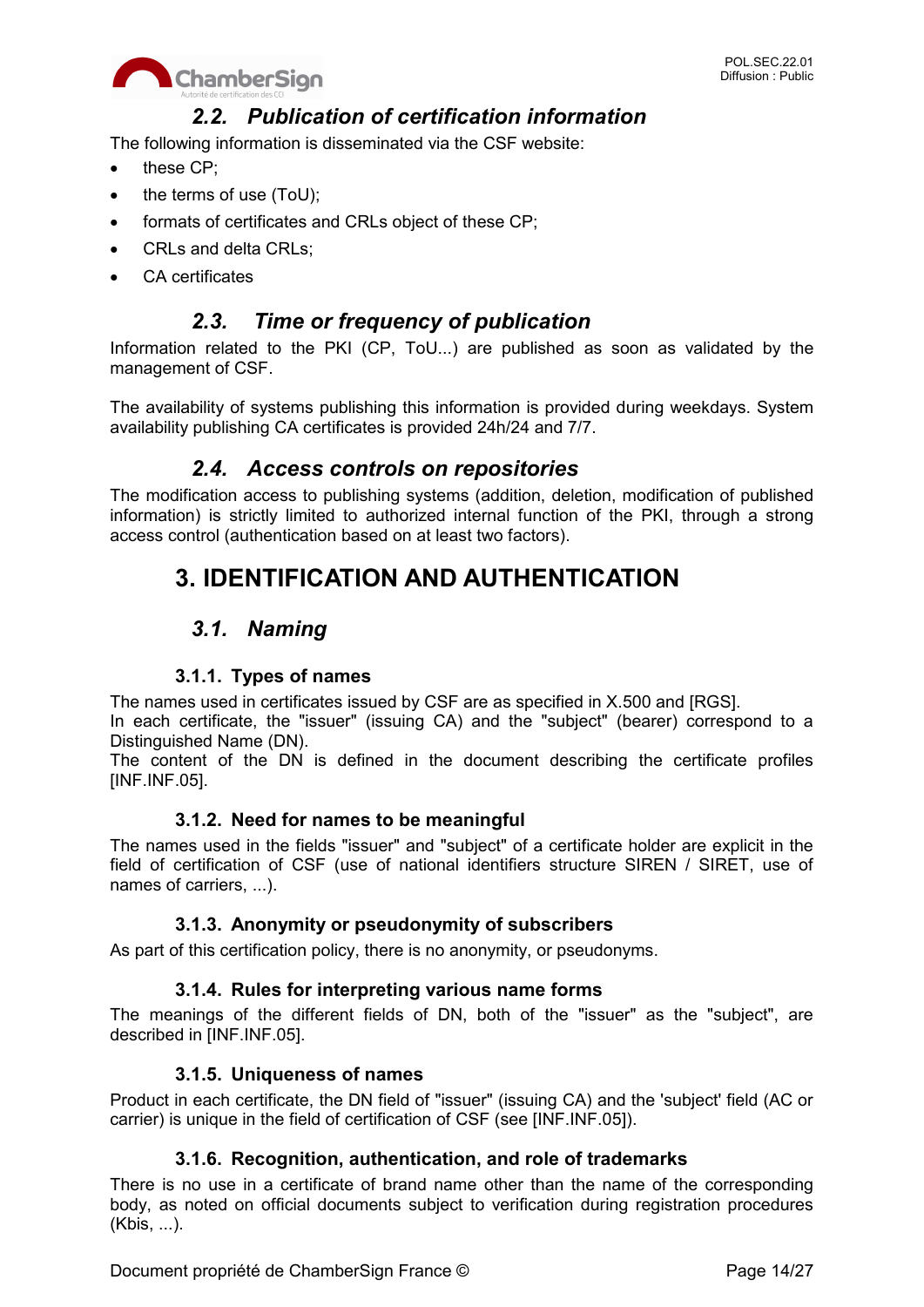

# *3.2. Initial identity validation*

### **3.2.1. Method to prove possession of private key**

Files application for a certificate containing the public key being certified, sealed with the corresponding private key.

### **3.2.2. Authentication of organization identity**

Information regarding the structure on which the holder is attached are subject to verification upon registration (existence, validity, ...).

## **3.2.3. Authentication of individual identity**

The identity of the holder is verified through the verification of official identity documents made during a face-to-face.

### **3.2.4. Non-verified subscriber information**

All information concerning holders in these certificates are checked.

### **3.2.5. Validation of authority**

This step is performed at the same time as the validation of the identity of the organism.

#### **3.2.6. Criteria for interoperation**

The decision of the PKI recognizes CSF and / or be recognized by another PKI is the responsibility of the Board of CSF, and will be materialized in a recognition agreement.

In this context, CSF will undertake, or will make a preliminary analysis to ensure that the PKI meets other requirements and a level of safety equivalent to that of the PKI CSF. This analysis will rely in particular on referrals / qualifications / Cluster Approval may be held by another PKI and on a comparative analysis of the relevant CP and operating procedures and safety regulations.

The limits of liability between the PKI will be specified in the recognition agreement.

## *3.3. Identification and authentication for re-key requests*

Any renewal follows the same procedure as the initial registration process.

## *3.4. Identification and authentication for revocation request*

Any request for revocation is the subject of an applicant's authentication and verification of his authority to such a request.

# **4. CERTIFICATE LIFE-CYCLE OPERATIONAL REQUIREMENTS**

# *4.1. Certificate Application*

### **4.1.1. Who can submit a certificate application**

Applications for licenses come either directly from the future wearer, or the legal representative of the entity concerned or an agent of certification of this entity.

### **4.1.2. Enrollment process and responsibilities**

The establishment of a certificate request is the responsibility of the entity to which the future wearer.

Document propriété de ChamberSign France © Page 15/27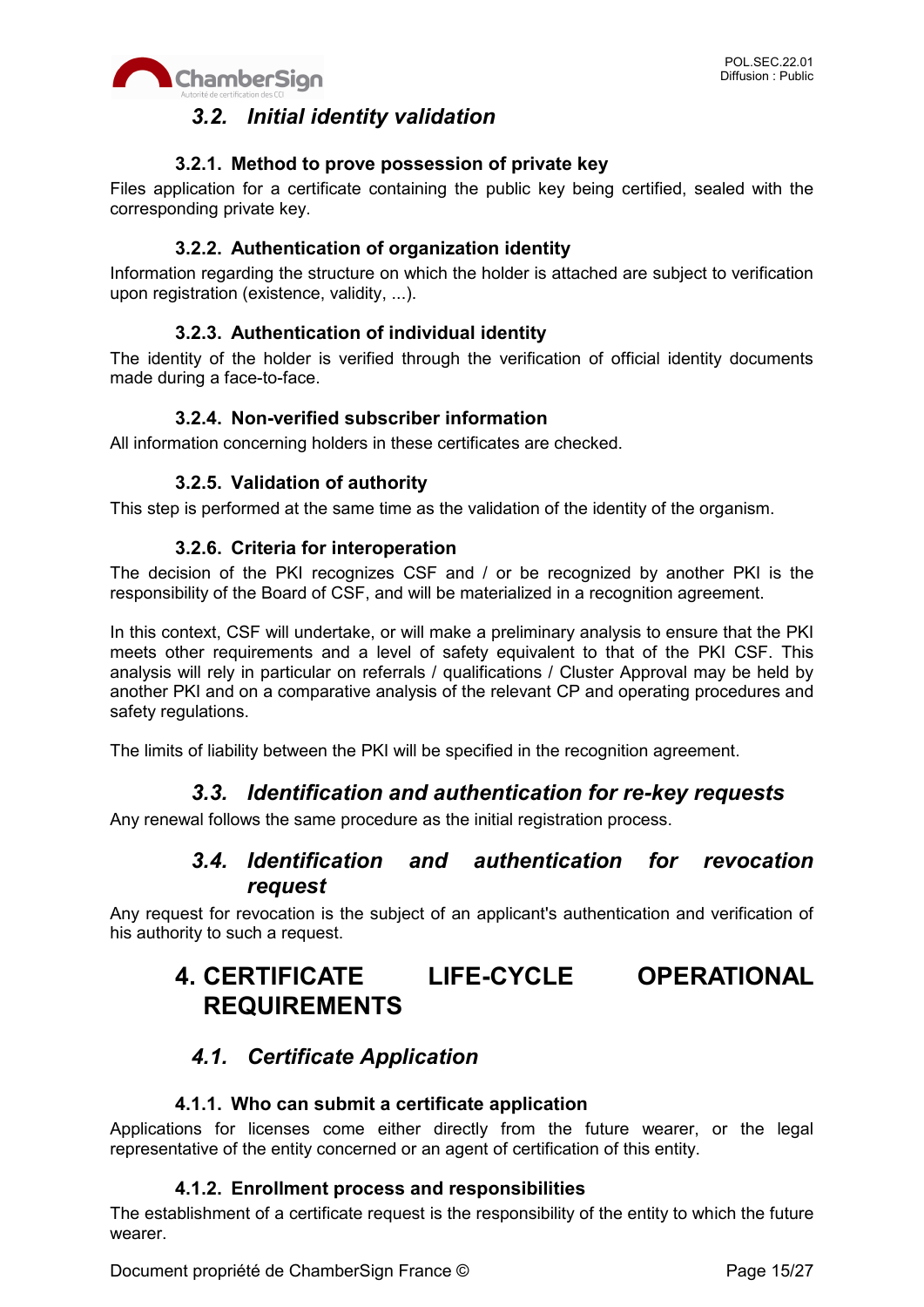

## *4.2. Certificate application processing*

The registration of the PKI verifies the origin, integrity and consistency of the request received (see section 3.2).

Then, if no problems are detected, it formats and sends the request to the generation of certificates.

# *4.3. Certificate issuance*

#### **4.3.1. CA actions during certificate issuance**

Following validation of the application for a certificate by the recording function of the PKI, the process is to remit to support cryptographic virgin who will be a custom under the control of the carrier: customization of code activation (PIN), generation of key pair in the carrier, sends the public key to the function of generating certificates, download the generated certificate holder.

#### **4.3.2. Notification to subscriber by the CA of issuance of certificate**

The certificate is given to the bearer when customizing its support.

# *4.4. Certificate acceptance*

#### **4.4.1. Conduct constituting certificate acceptance**

The certificate is subject to an explicit acceptance by the holder at the time of delivery.

### **4.4.2. Publication of the certificate by the CA**

Certificates subject of these CP are not subject to publication by CSF.

#### **4.4.3. Notification of certificate issuance by the CA to other entities**

The different components of the PKI concerned are informed of the issuance of the certificate via the information system of the PKI.

## *4.5. Key pair and certificate usage*

#### **4.5.1. Subscriber private key and certificate usage**

Using the private key and associated certificate is limited to conditions of use specified in these CP (see § 1.4) and in accordance with this use, as described in the certificate content (key attribute and/or use extended key usage, cf. [INF.INF.05]).

The use of the key pair and the certificate "signature" is reserved for the signature of documents, in the legal sense (commitment of the signer on the content of the document).

The use of a private key is only allowed during the period of validity of the certificate and associate you accept the terms of use by the wearer.

#### **4.5.2. Relying party public key and certificate usage**

Using the certificate and the public key is limited to conditions of use specified in this CP (see § 1.4) and the intended use specified in the certificate (attribute key usage and extended key usage, see [INF.INF.03]).

The acceptor is bound to verify the validity and compliance of its use.

Responsibility of CSF can not be committed for use does not meet conditions of use.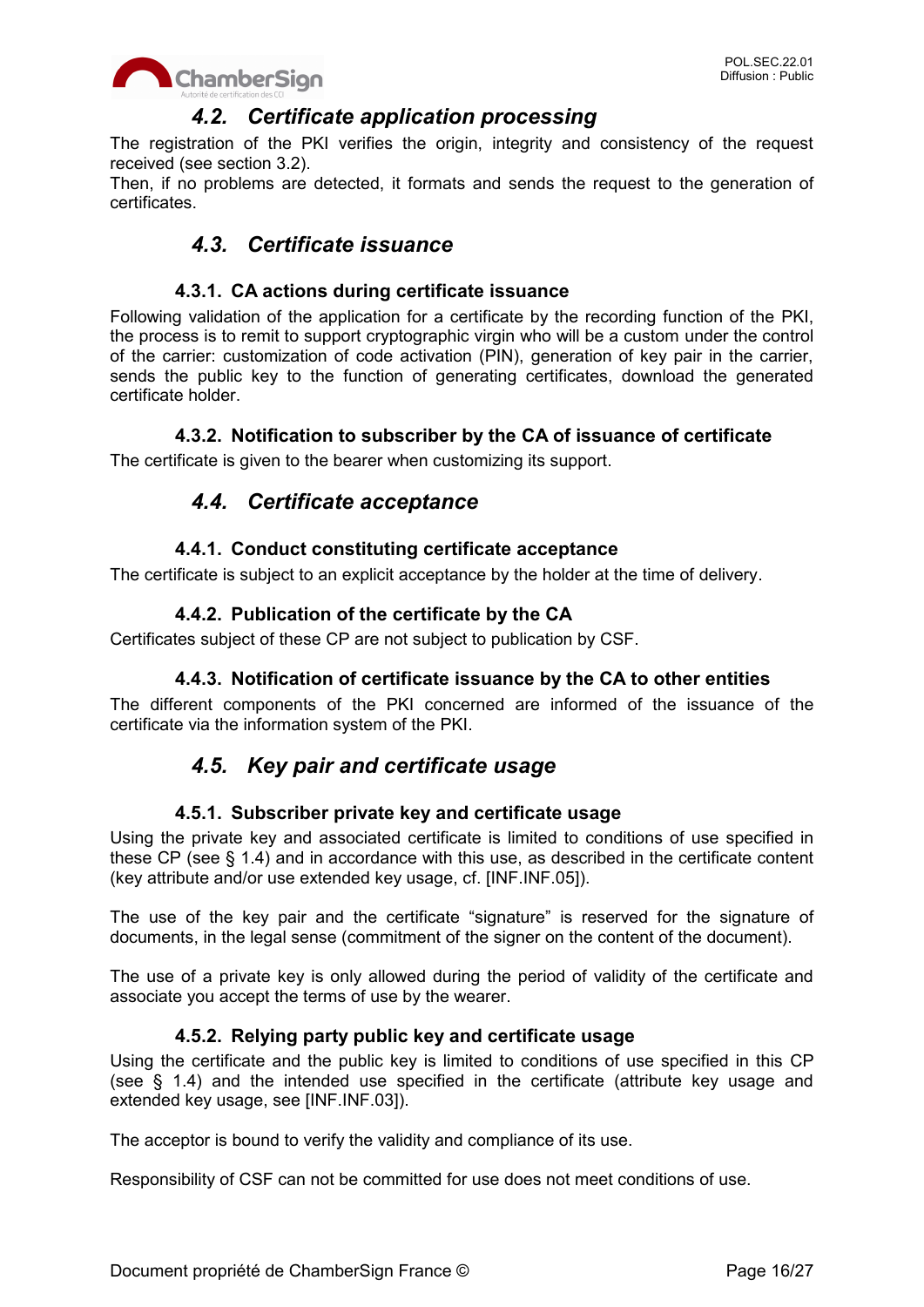



## *4.6. Certificate renewal*

Recertification without renewal of the corresponding key pair is impossible. A renewal application is therefore accompanied necessarily generating a new key pair (see section 4.7 below). This chapter is not applicable.

# *4.7. Certificate re-key*

### **4.7.1. Circumstance for certificate re-key**

The main cause for issuing a new certificate and key pair corresponding to the arrival date of expiry of the certificate. The duration of validity of CSF is 3 years. The key pairs must be renewed periodically because to minimize the risk of cryptographic attack.

Renewals may also be made in advance, following an event or incident reported by the carrier, the most frequent being the loss, theft or malfunctioning of the cryptographic support.

Modification of the information contained in the certificate also entails issuing a new certificate (with renewal of the key pair).

Issuing a new certificate is performed identically to the process of initial issuance.

#### **4.7.2. Who may request certification of a new public key**

See sections 4.1 to 4.4.

#### **4.7.3. Processing certificate re-keying requests**

See sections 4.1 to 4.4.

# **4.7.4. Notification of new certificate issuance to subscriber**

See sections 4.1 to 4.4.

## **4.7.5. Conduct constituting acceptance of a re-keyed certificate** See sections 4.1 to 4.4.

# **4.7.6. Publication of the re-keyed certificate by the CA**

See sections 4.1 to 4.4.

### **4.7.7. Notification of certificate issuance by the CA to other entities**

See sections 4.1 to 4.4.

## *4.8. Certificate modification*

The amendment of a certificate shall result in the renewal of the certificate and corresponding key pair: cf. Chapter 4.7. A modification is prohibited without renewal.

## *4.9. Certificate revocation and suspension*

There is no possible suspension of certificate. Only the final revocation of certificates can be achieved.

### **4.9.1. Circumstances for revocation**

The following circumstances may cause the revocation of a certificate subject of these CP:

 the private key of the carrier is lost, stolen, inoperable (malfunction of the substrate), compromised or suspected compromise (option of the holder itself);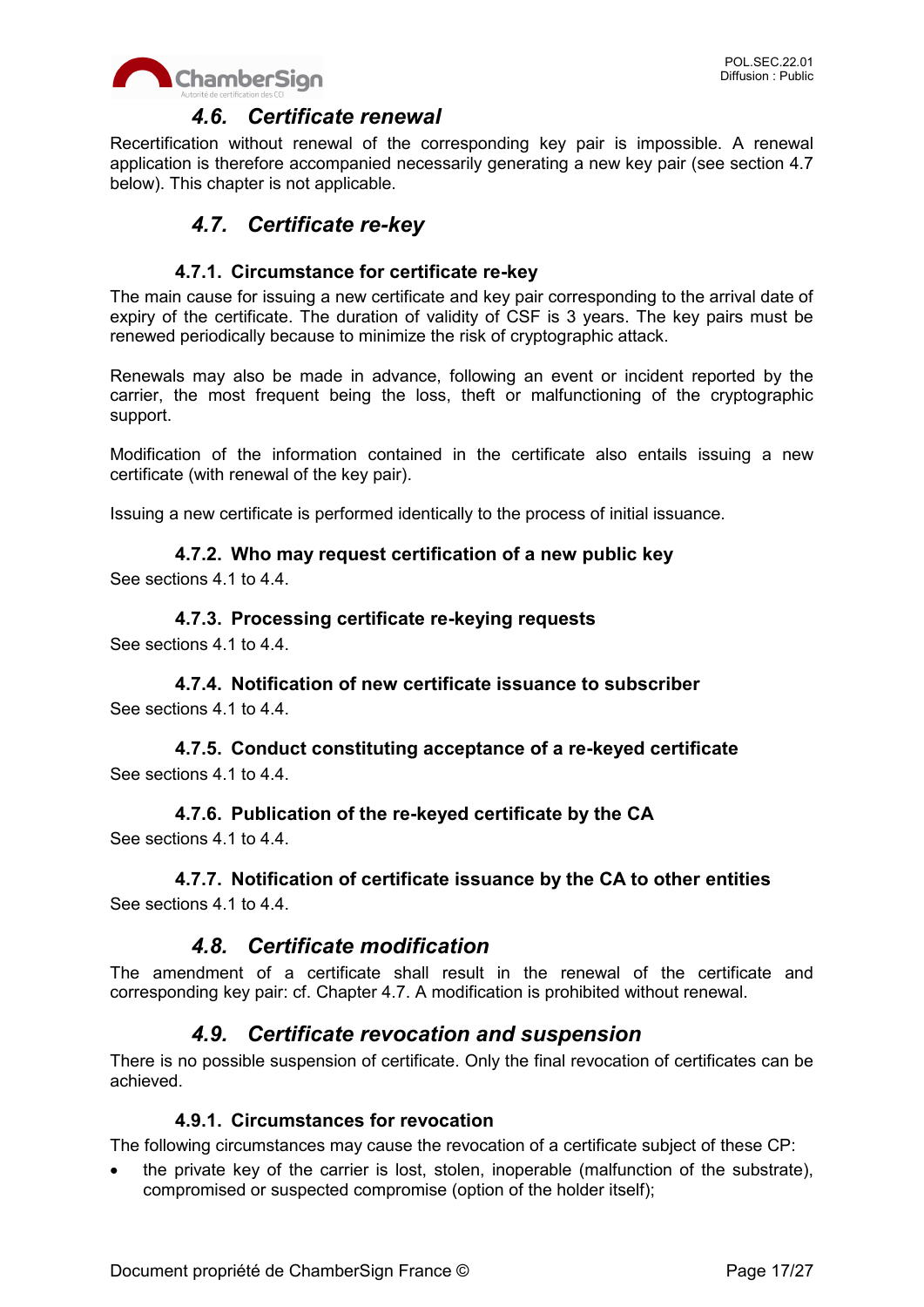

- information or attributes contained in the certificate holder are no longer valid or more consistent with the intended use of the certificate, this before the normal expiration of the certificate;
- it was shown that the carrier has not complied with the applicable terms of use of the certificate;
- the CA certificate is revoked (which will revoke certificates signed by the corresponding private key);
- the holder no longer meets the professional requirements (cessation of activity, death).

The revocation proceedings are never published.

### **4.9.2. Who can request revocation**

Entities that can request the revocation of a certificate subject of these are:

- Holder on whose behalf the certificate was issued;
- the entity to which the wearer;
- CSF.

### **4.9.3. Procedure for revocation request**

The request validation includes checking the origin of the application and applicability of the cause invoked. After this validation, service management revocations formats and forwards the request to state service charge certificates to add the serial number of certificates to be revoked in the next CRL to generate and publish.

## **4.9.4. Revocation request grace period**

The revocation request must be made from knowledge of the corresponding event.

### **4.9.5. Time within which CA must process the revocation request**

Revocation requests are processed within 24 hours of receipt of the request, 7 days / 7 (weekends and public holidays), excluding dismissals resulting from change requests data from the carrier.

The management function is available 24 hours revocations su 24, 7 days on 7. The maximum duration of downtime per interruption (outage or maintenance) of the management function of revocations is 1h. The maximum total duration of downtime per month of the management function is revocation of 4h.

### **4.9.6. Revocation checking requirement for relying parties**

Acceptors certificates must verify non-revocation of licenses on which they will base their confidence. This verification is done by consulting CRLs available through the website of CSF or by querying the OCSP service.

### **4.9.7. CRL issuance frequency (if applicable)**

The state service certificates publishes a daily update of CRL. Each CRL contains the date and time looking for CRL issuance next. For safety, the LCR have a duration of 96 hours.

### **4.9.8. Maximum latency for CRLs (if applicable)**

The maximum period of a CRL publication after its generation is 30 minutes.

### **4.9.9. On-line revocation/status checking availability**

A system for online verification (OCSP) is implemented and meets the same safety requirements, particularly in terms of availability, the system of CRL publication.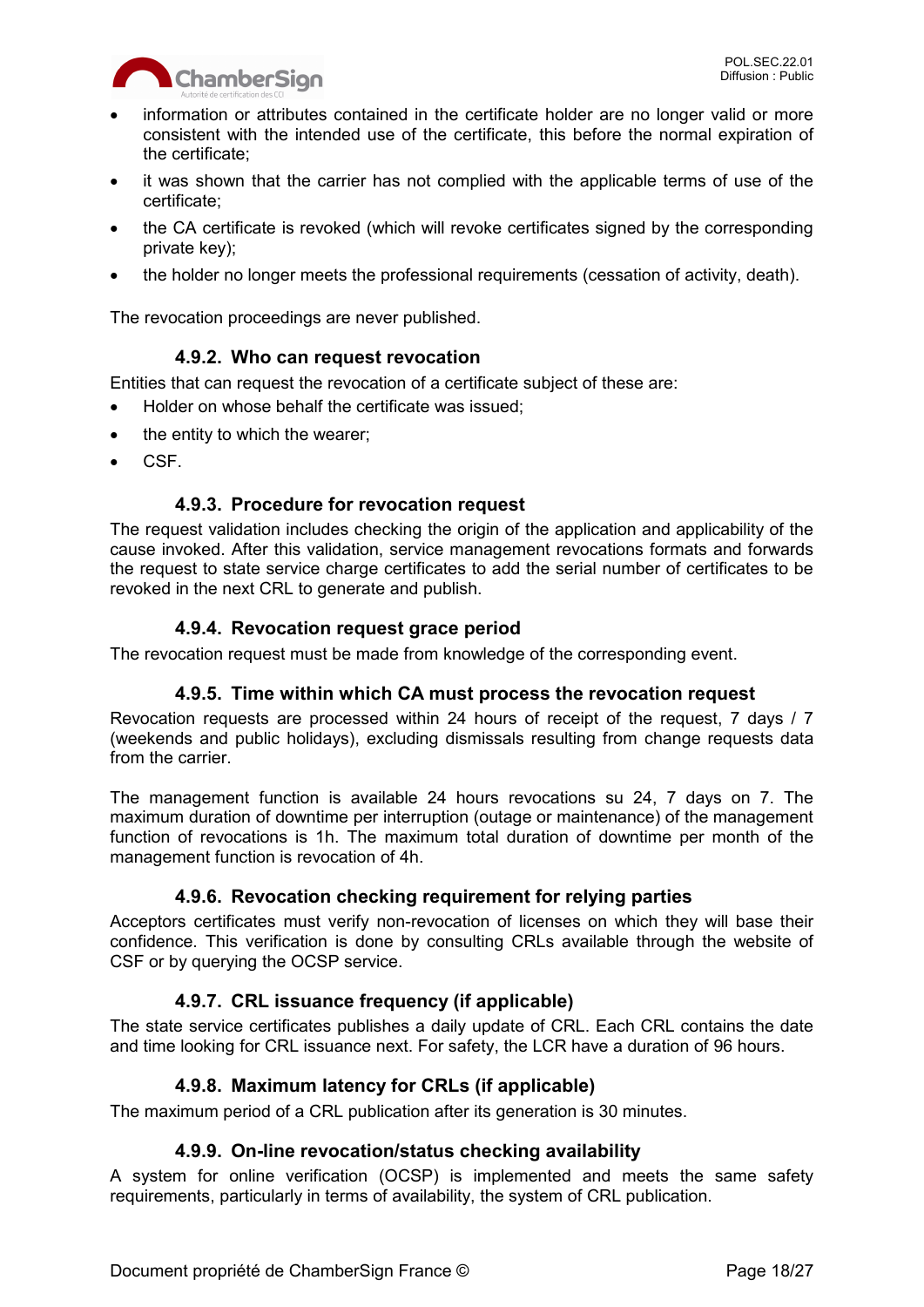

#### **4.9.10. On-line revocation checking requirements**

See section 4.9.6.

### **4.9.11. Other forms of revocation advertisements available**

N / A (only the mechanism of CRL and OCSP are used).

#### **4.9.12. Special requirements re key compromise**

There are no special measures concerning the private keys of the holders, other than revocation of certificates.

In case of compromise of its private key or knowledge of the compromise of the private key of the CA that issued the certificate, the holder must immediately and permanently discontinue the use of his private key and its associated certificate.

#### **4.9.13. Circumstances for suspension**

Certificates can be removed only for good. It is not envisaged possibility of temporary revocation (suspension).

#### **4.9.14. Who can request suspension**

N/A.

#### **4.9.15. Procedure for suspension request**

N/A.

**4.9.16. Limits on suspension period**

N/A.

## *4.10. Certificate status services*

### **4.10.1. Operational characteristics**

CRLs are made available freely and for free via the web site of CSF. Similarly, the OCSP service is freely accessible and free.

#### **4.10.2. Service availability**

The service is available 24 hours / 7 days and 24/7 via the website CSF and OCSP service. The maximum duration of downtime per interruption (outage or maintenance) of the function information certificate status is 2 hours.

The maximum total duration of downtime per month depending on the information on the status of certificates is from 8am.

The maximum response time of the OCSP service to a request received on the status of a certificate is 10 seconds.

### **4.10.3. Optional features**

N/A.

## *4.11. End of subscription*

At the expiration of the subscription of the holders (including completion of the activity justifying the award of a certificate), the certificate is revoked.

## *4.12. Key escrow and recovery*

N / A (private key object of these CP are not subject to any receivership).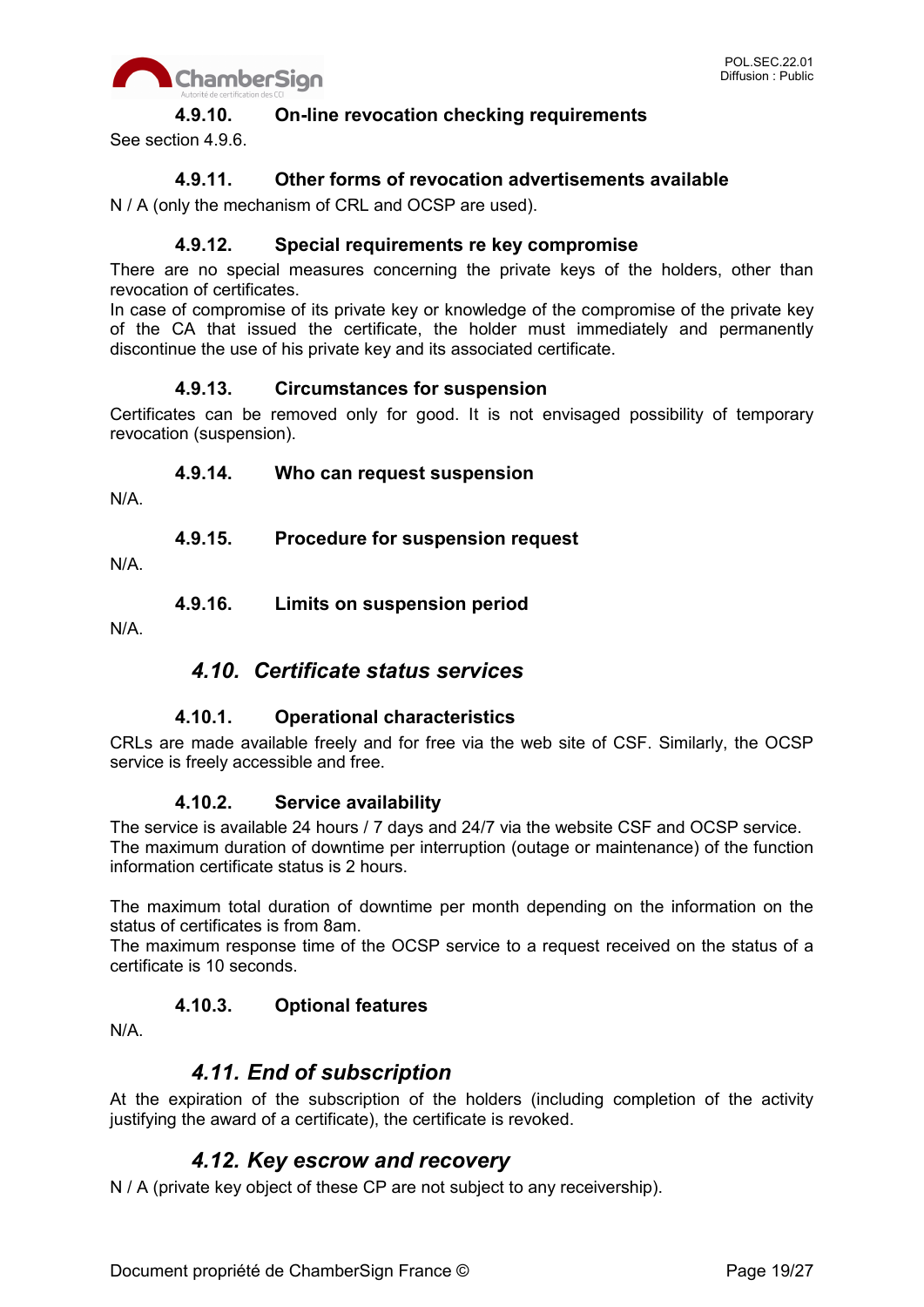

# **5. FACILITY, MANAGEMENT, AND OPERATIONAL CONTROLS**

# *5.1. Physical controls*

CSF implements physical security measures, within the various components of the PKI, necessary to ensure the safe operation of its services according to commitments made in this document, particularly in terms of availability (physical access control, support services (power, cooling, ...), protection against water damage, protection against fire and protection of media).

# *5.2. Procedural controls*

Within each component of the PKI, functional roles of trust are identified and formally assigned, observing strict rules of separation of powers.

Any allocation of roles and associated rights is subject to prior verification of the identity and permissions.

For conducting operations, the involvement of several persons may be required.

## *5.3. Personnel controls*

All personnel, internal and external CSF, have to work within the PKI components are subject to obligations of qualifications, skills, training and retraining and clearances based on their roles.

The honesty of such personnel shall be tested according to what is permitted by law.

# *5.4. Audit logging procedures*

The various events related to the operation of the PKI are subject to a log of events recorded manually or automatically. The resulting files, paper or electronic form, provides for traceability and accountability of operations.

These event logs are dated, protected and are the subject of an archive. They are regularly monitored to assess potential vulnerabilities imposed on the PKI.

## *5.5. Records archival*

Provisions for archiving, paper and electronic, are taken to ensure the sustainability of newspapers made by the various components of the PKI and other data (registration dossier, CP, DCP, certificates and CRLs issued , ...).

The retention periods are specified in the archive [POL.COM.06] and [POL.COM.07].

## *5.6. Key changeover*

The CA can not generate a certificate, the end date is later than the expiration date of the corresponding certificate of the CA. Why the period of validity of the CA certificate is greater than that of the certificates it signs.

## *5.7. Compromise and disaster recovery*

Each entity operating a component of TGI implements procedures and means of reporting and incident handling, particularly through awareness and training of its staff and through the analysis of individual logs events, including in the event of major incidents (private key compromise, weakness of the algorithms, ...). These procedures and means must be chosen to minimize damage from security incidents and malfunctions.

Each component of the PKI has a business continuity plan to meet the availability requirements of the various functions of the PKI from the commitments of CSF in these CP particularly with regard to functions related to the publication and certificate revocation.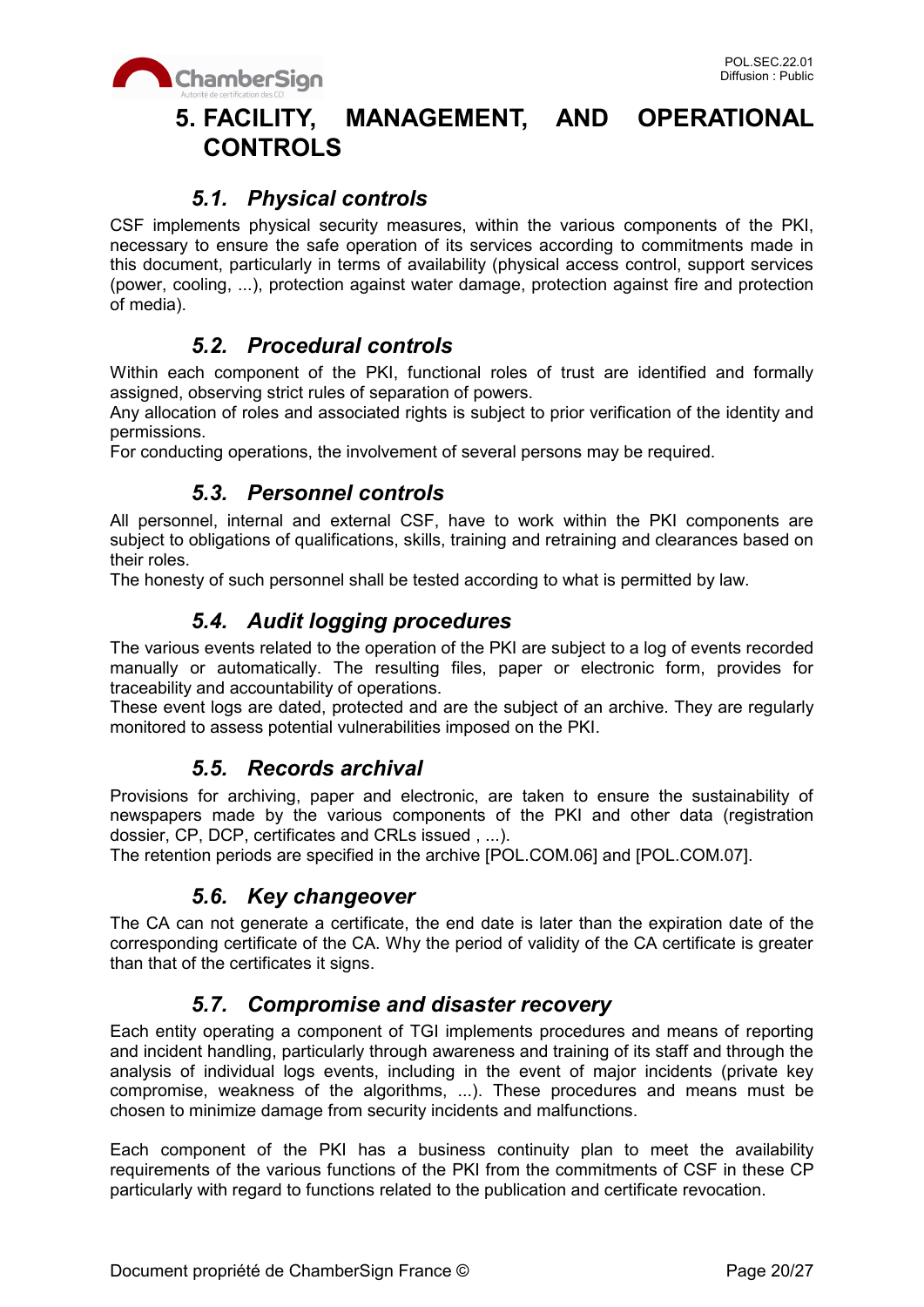

The different components of the PKI have the necessary means to ensure the continuity of their business in compliance with the commitments of these CP.

# *5.8. CA or RA termination*

One or more components of the PKI, or all of the PKI, may have to retire or transfer to another entity for various reasons.

CSF will implement the measures required to achieve at least the continuity of archiving information and continuity of revocation services.

CSF has made arrangements to cover the costs for meeting these minimum requirements in case CSF would be bankrupt or for other reasons is unable to cover these costs by itself, this, as much as possible, depending on constraints of the legislation applicable in bankruptcy.

To the extent that the proposed changes may affect the commitments vis-à-vis holders or users of certificates, the CSF will advise as soon as necessary and, at least, under the period of one month. Similarly, CSF inform the public authorities concerned.

# **6. TECHNICAL SECURITY CONTROLS**

# *6.1. Key pair generation and installation*

The key pairs are generated carriers in the material cryptographic media under the control of the holders thereof. To certify the public keys are transmitted to the PKI protected so as to guarantee the origin and to ensure its integrity.

The root certificate of the PKI be downloaded from the website ChamberSign.

The user can check the fingerprint of the root certificate on the secure site https://www.keymanagement.chambersign.fr CSF or contact by phone.

# *6.2. Private Key Protection and Cryptographic Module Engineering Controls*

The cryptographic media carriers are subject to qualification by ANSSI the level required by the RGS.

Private keys carriers are not subject to any receivership and no backup.

Media containing cryptographic keys private carriers are activities that result in the seizure of an activation code (PIN) fully controlled by the carrier and he must keep secret.

# *6.3. Other aspects of key pair management*

Public keys are archived carriers as part of the archiving of certificates. The key pairs and certificates of carriers have a lifespan of three years.

# *6.4. Activation data*

Activation data correspond to the PIN encryption supports, which are customized by the holders when customizing their support and they shall not communicate to anyone. The different components of the PKI have no time to read this code.

# *6.5. Computer security controls*

Within the various components of the PKI, the security measures relating to computer systems meet the security objectives that result from risk analysis conducted in each component.

# *6.6. Life cycle technical controls*

Implementing a system to implement the components of the PKI is documented. System components of the PKI and any changes and upgrades are documented and controlled. The security objectives are defined in the phases of specification and design. Systems and products used are reliable and are protected against modification.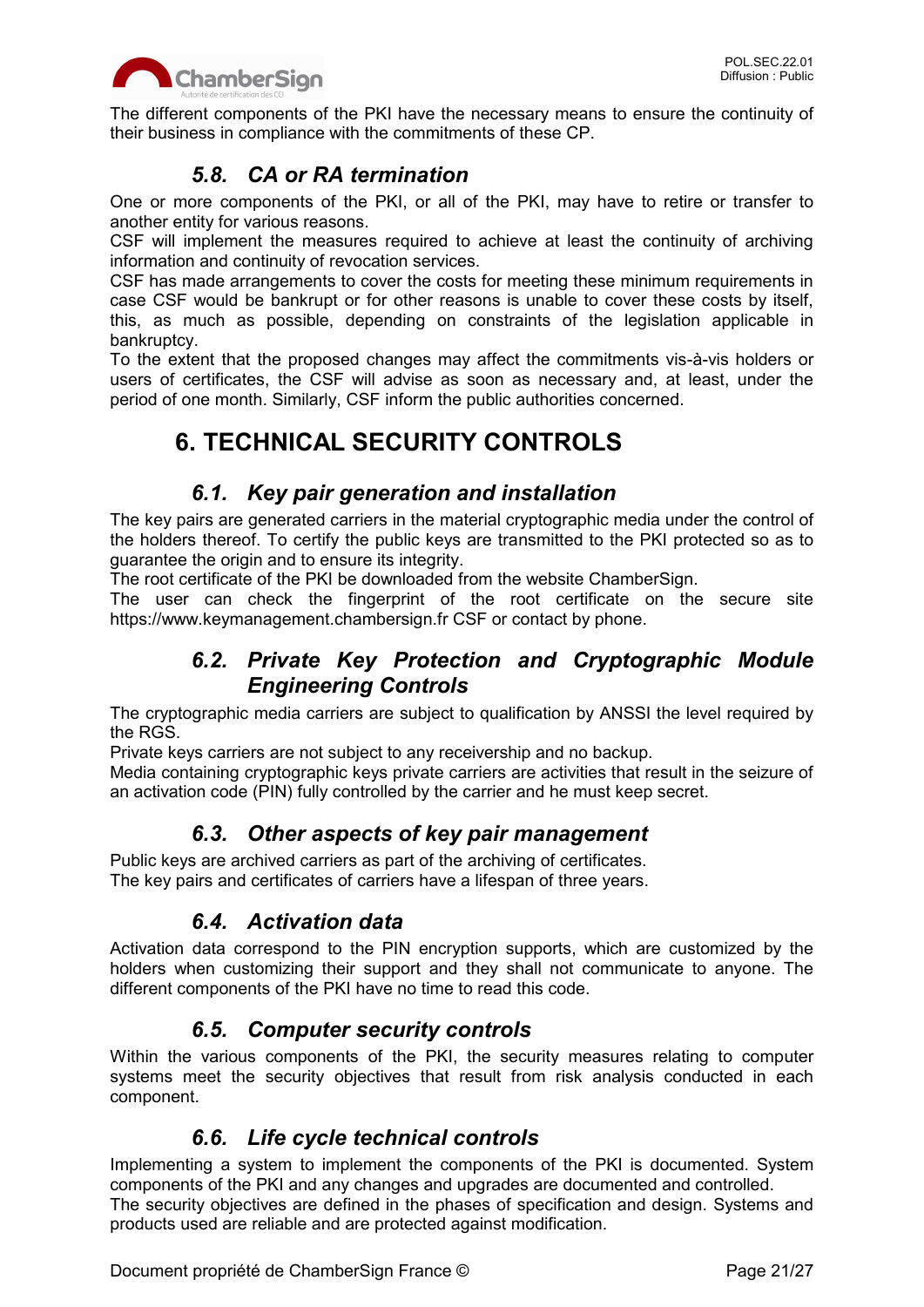

# *6.7. Network security controls*

The interconnection to public networks is protected by security gateways configured to accept only the protocols necessary for the operation of the component within the PKI. The components of the local area network (routers, for example) are kept in a physically secure environment and that the configurations are periodically audited to verify compliance with the requirements specified by CSF.

# *6.8. Time-stamping*

The dating of events in the PKI uses the system time of the PKI by providing clock synchronization systems TGI them, at least to the nearest minute, and from a reliable source of time UTC, at least to the nearest second. For transactions made offline (eg administration of a CA Root), the synchronization accuracy relative to UTC time is not required. The system may order the events with sufficient accuracy.

# **7. CERTIFICATE AND CRL PROFILES**

The profiles of certificates, CRLs and OCSP are defined in [INF.INF.05].

# **8. COMPLIANCE AUDIT AND OTHER ASSESSMENTS**

This chapter deals only with audits and evaluation of CSF responsibility to ensure the proper functioning of the PKI and does not address qualification audits governed by legal regulations.

# *8.1. Frequency or circumstances of assessment*

Before the first use of a component of the PKI or following any significant change in a component, CSF performs a check of this component. CSF also conducts regular compliance monitoring of its entire PKI, at least once a year.

# *8.2. Identity/qualifications of assessor*

The control component is assigned to a team of CSF competent auditors in security and information systems in the field of activity of the controlled component.

# *8.3. Assessor's relationship to assessed entity*

The audit team may not belong to the entity operating the controlled component of the PKI, whatever that component, and is duly authorized to perform the checks required.

# *8.4. Topics covered by assessment*

Compliance checks involve a component of the PKI (spot checks) or the whole architecture of the PKI (periodic checks) and are designed to verify compliance with the commitments and practices defined in these CP and in responds that the CPD as well as elements thereunder (operational procedures, resources used, etc..).

# *8.5. Actions taken as a result of deficiency*

Following a compliance check, the audit team travels to CSF of the following notice: "success", "failure", "TBC". CSF takes, and caught, the necessary measures according to the conclusions of the examination.

# *8.6. Communication of results*

The results of compliance audits are made available to the qualification body in charge of the qualification of CSF.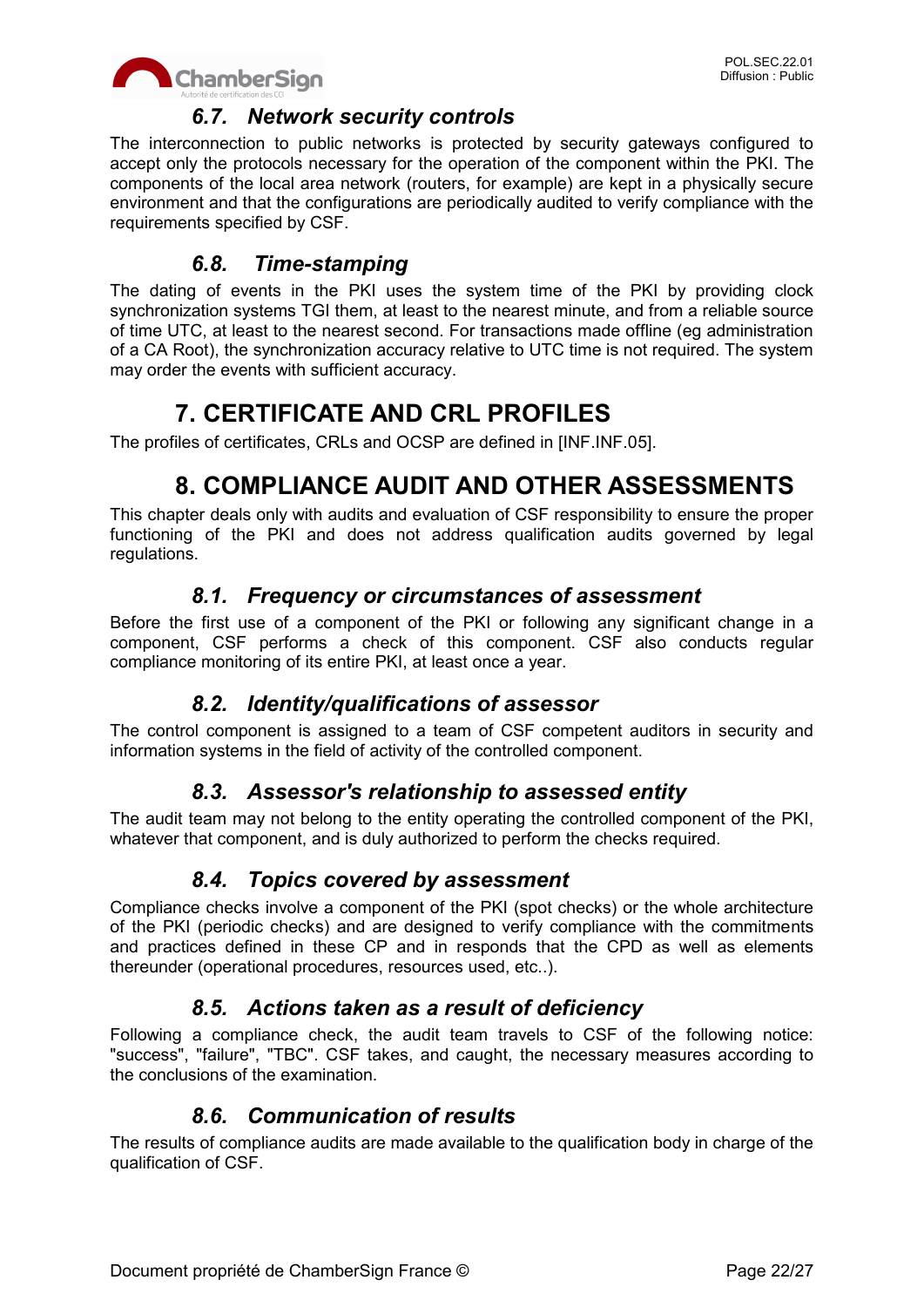

# **9. OTHER BUSINESS AND LEGAL MATTERS**

# *9.1. Fees*

## **9.1.1. Certificate issuance or renewal fees**

See [POL.COM.06], [POL.COM.07] and the pricing policy of CSF.

## **9.1.2. Certificate access fees**

N/A.

## **9.1.3. Revocation or status information access fees**

Access to status information of certificates is free.

## **9.1.4. Fees for other services**

See [POL.COM.06], [POL.COM.07] and the pricing policy of CSF.

## **9.1.5. Refund policy**

N/A.

# *9.2. Financial responsibility*

## **9.2.1. Insurance coverage**

See [POL.COM.06] and [POL.COM.07].

## **9.2.2. Other assets**

See [POL.COM.06] and [POL.COM.07].

# **9.2.3. Insurance or warranty coverage for end-entities**

See [POL.COM.06] and [POL.COM.07].

# *9.3. Confidentiality of business information*

## **9.3.1. Scope of confidential information**

The following information is considered confidential are subject to adequate protection procedures:

- the non-public of the CPD of KT,
- the CA's private key, components and certificate holders,
- activation data associated with the CA private keys and holders,
- all the secrets of the PKI.
- event logs of the components of the PKI,
- the registration records of carriers,
- the causes of revocation, unless explicitly granted the wearer.

### **9.3.2. Information not within the scope of confidential information**

N/A.

### **9.3.3. Responsibility to protect confidential information**

Confidential information is not accessible (eg, private keys carriers that are decrypted form only within the cryptographic card holders) or are accessible only to people justifying the need to know and properly authorized (eg, parts of "secrets PKI").

Document propriété de ChamberSign France © Page 23/27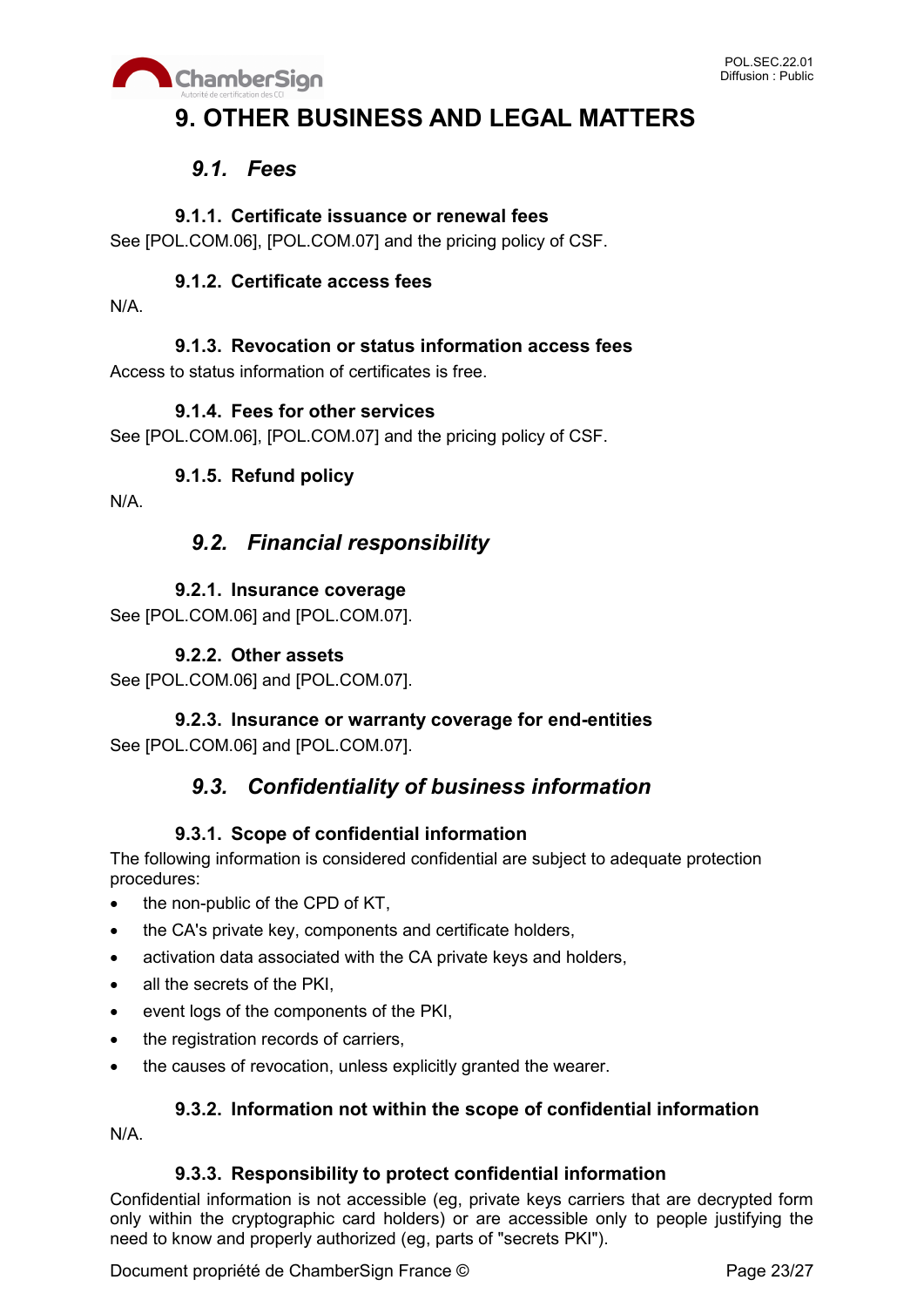

# *9.4. Privacy of personal information*

## **9.4.1. Privacy plan**

The personal information are explicitly identified and procedures are subject to adequate protection, in compliance with applicable legal and regulatory requirements. See [POL.COM.06] and [POL.COM.07].

### **9.4.2. Information treated as private**

All registration data carriers are considered personal.

#### **9.4.3. Information not deemed private**

N/A.

### **9.4.4. Responsibility to protect private information**

See laws and regulations. On French territory, including statements see processing of personal data are doing with the CNIL.

#### **9.4.5. Notice and consent to use private information**

Accordance with national laws and regulations, particularly on French territory, the personal information submitted by carriers in CSF are disclosed or transferred to third parties except in the following cases: prior consent of the holder, court order or other legal authority.

### **9.4.6. Disclosure pursuant to judicial or administrative process**

See laws and regulations.

#### **9.4.7. Other information disclosure circumstances**

N/A.

# *9.5. Intellectual property rights*

See [POL.COM.06] and [POL.COM.07].

## *9.6. Representations and warranties*

#### **9.6.1. CA representations and warranties**

Under these CP, and the area they cover (see sections 1.3 and 1.4 above), CSF ensures compliance with the commitments described in this document and in [POL.COM.06] and [POL.COM.07].

### **9.6.2. RA representations and warranties**

See section 9.6.1.

#### **9.6.3. Subscriber representations and warranties** See [POL.COM.06] and [POL.COM.07].

## **9.6.4. Relying party representations and warranties** See [POL.COM.06] and [POL.COM.07].

**9.6.5. Representations and warranties of other participants** See [POL.COM.06] and [POL.COM.07].

# *9.7. Disclaimers of warranties*

See [POL.COM.06] and [POL.COM.07].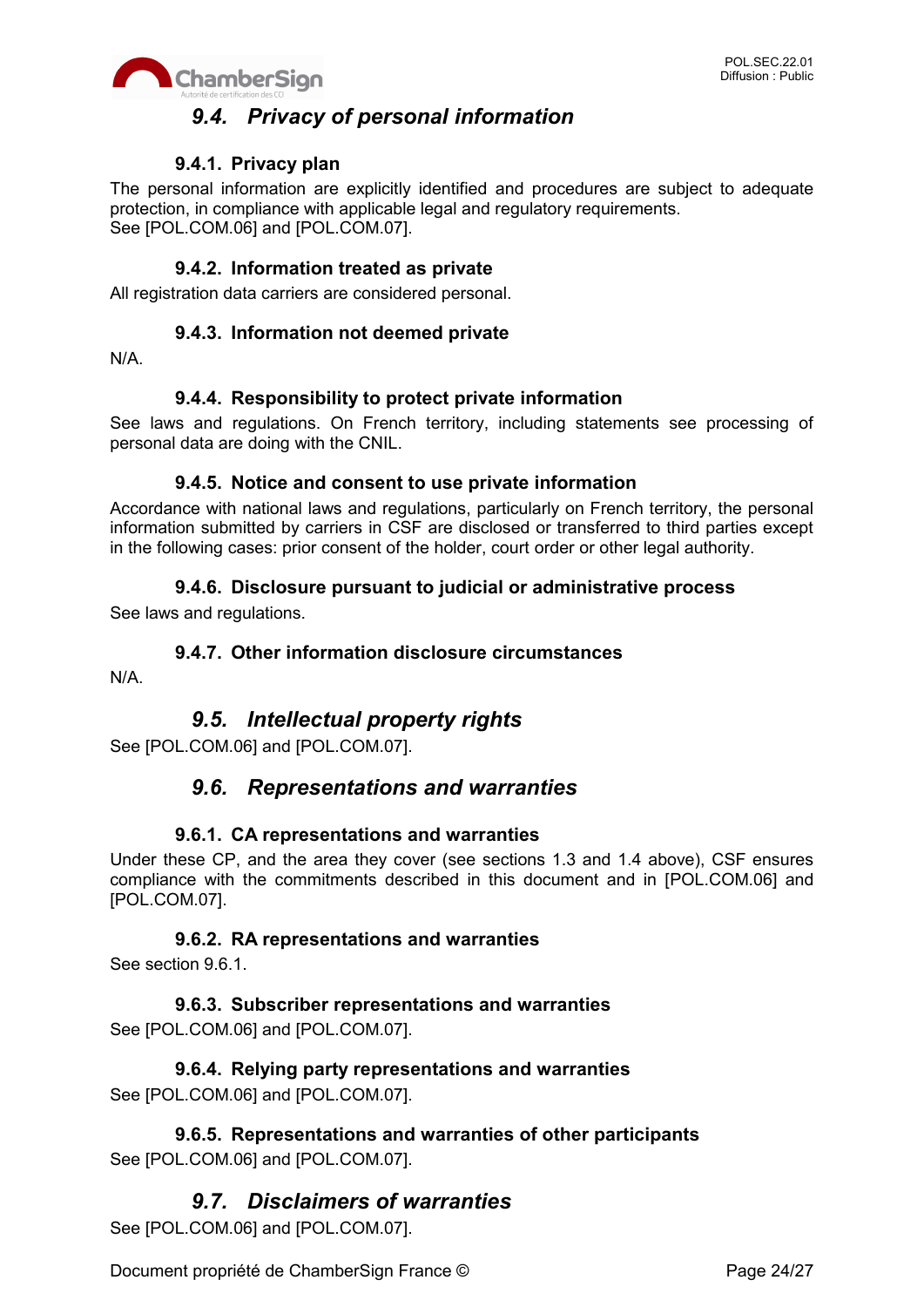

# *9.8. Limitations of liability*

See [POL.COM.06] and [POL.COM.07].

# *9.9. Indemnities*

See [POL.COM.06] and [POL.COM.07].

## *9.10. Term and termination*

### **9.10.1. Term**

Each of these CP applies until the end of life of the last certificate issued under the considered CP.

#### **9.10.2. Termination**

Cessation of activity of the PKI, scheduled or following a disaster, the end result of validity of these CP.

### **9.10.3. Effect of termination and survival**

The expiry of these CP cancels the commitments of CSF that are worn, with the exception of clauses dealing with end of life of the PKI, archiving and transfer activity.

# *9.11. Individual notices and communications with participants*

In case of change of any kind in the composition of the PKI, CSF will:

- later than one month before the start of the operation, to validate this change through technical expertise to assess the impacts on the quality and safety functions of the PKI and its various components.
- later than one month after the end of the operation, inform, where appropriate, the qualification body.

## *9.12. Amendments*

#### **9.12.1. Procedure for amendment**

The CP are regularly reviewed to ensure compliance with changes in both technical (standards, reference, ...) and legal (laws, regulations, ...).

### **9.12.2. Notification mechanism and period**

Any new version is available in electronic format on the website of CSF upon approval by the Directorate of CSF.

It shall take effect upon its publication.

### **9.12.3. Circumstances under which OID must be changed**

The OID of each of CP contain the major version number. Any significant change in the CP affecting existing certificates involves changing the major version number and therefore, an evolution of the OID.

## *9.13. Dispute resolution provisions*

See [POL.COM.06] and [POL.COM.07].

# *9.14. Governing law*

See [POL.COM.06] and [POL.COM.07].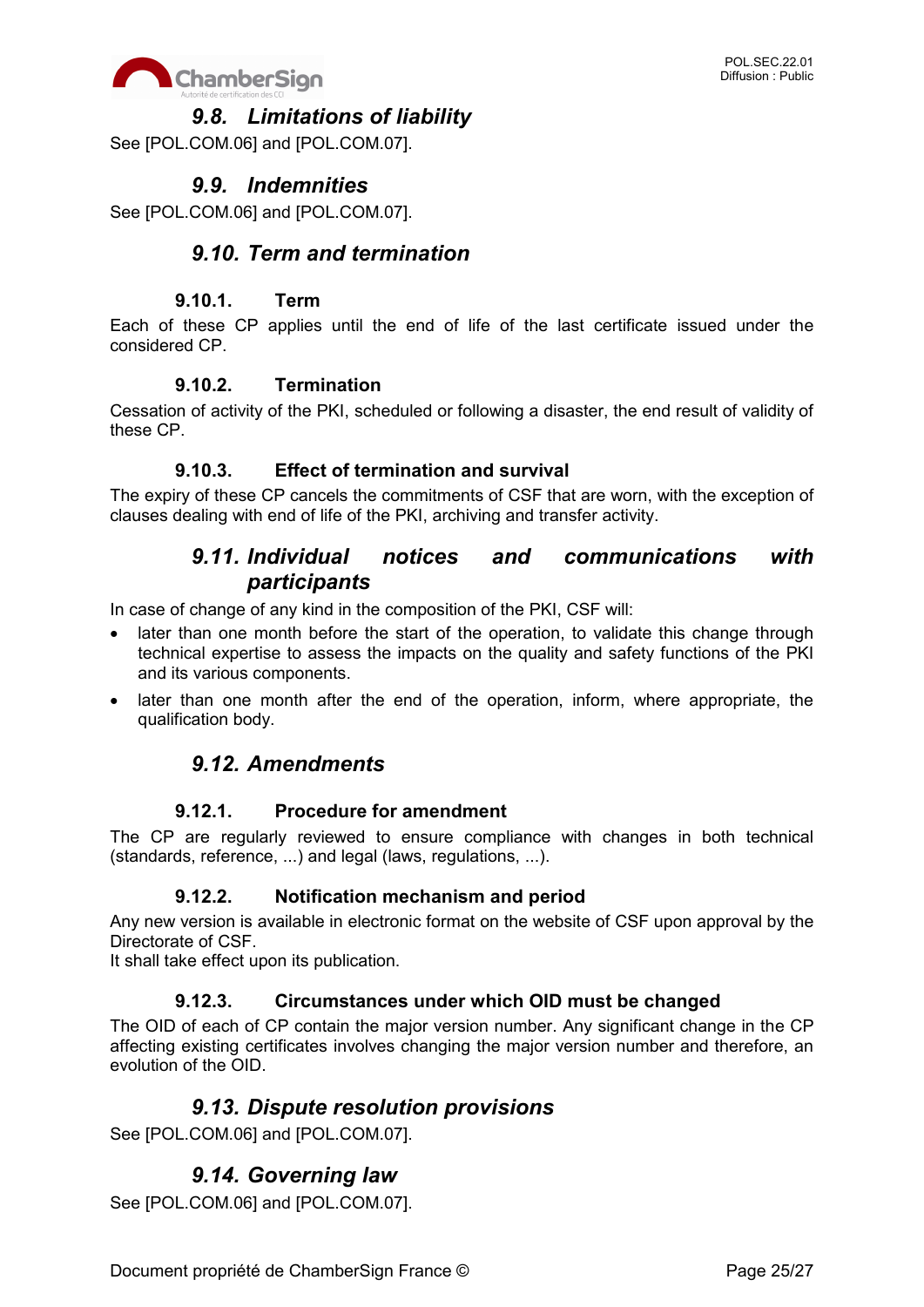

## *9.15. Compliance with applicable law*

See [POL.COM.06] and [POL.COM.07].

# *9.16. Miscellaneous provisions*

## **9.16.1. Entire agreement**

See [POL.COM.06] and [POL.COM.07].

## **9.16.2. Assignment**

See section 5.8 above.

#### **9.16.3. Severability**

Should any provision of these CPs would prove to be invalid under applicable law, this does not challenge the validity and enforceability of any remaining provisions.

### **9.16.4. Enforcement (attorneys' fees and waiver of rights)**

See [POL.COM.06] and [POL.COM.07].

### **9.16.5. Force Majeure**

Are considered acts of God all those usually used by the French courts and any other agreements that could bind the parties.

# *9.17. Other provisions*

See [POL.COM.06] and [POL.COM.07].